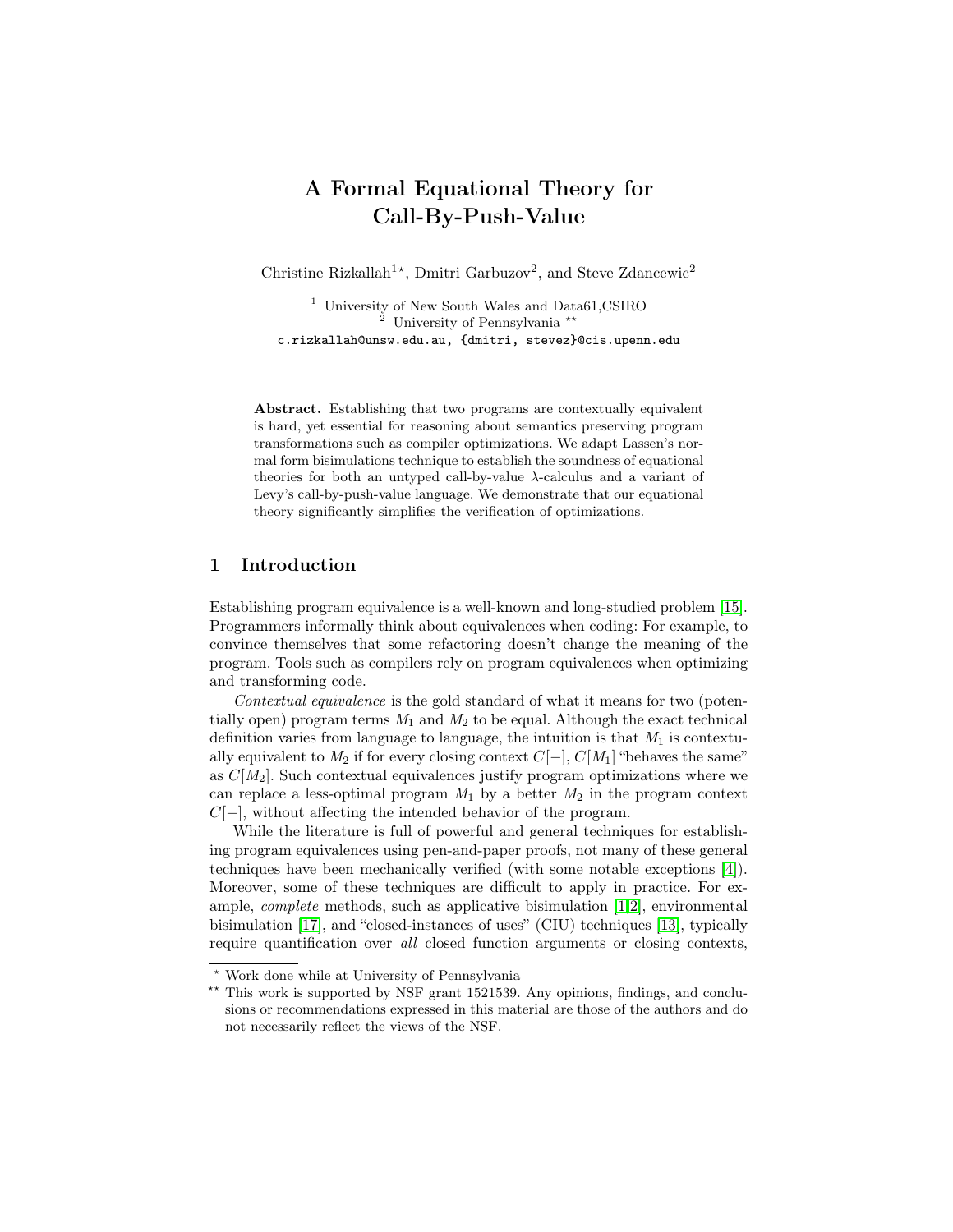which significantly complicates the proofs, especially in the presence of mutually recursive function definitions.

Building on his earlier work [\[9\]](#page-17-3), Lassen introduced the notion of eager nor-mal form bisimulations [\[10\]](#page-17-4), which is applicable to the call-by-value (CBV)  $\lambda$ calculus and yet avoids quantification over all arguments or contexts. Lassen's normal form bisimulation  $\mathcal N$  is *sound* with respect to contextual equivalence but it is not complete—this is the price to be paid for the easier-to-establish equivalences. However,  $\mathcal N$  is still useful for many equivalence proofs because the relation includes reduction and is a congruence. Lassen defines an equational theory for CBV that is included in  $N$  and hence, it is also sound. This approach is appealing for formal verification because  $\mathcal N$  is a simple co-inductive relation defined in terms of the operational semantics—mathematical objects that are relatively straightforward to work with in theorem provers.

Here, our aim is to use a similar technique to verify typical compiler optimizations. We introduce a proof structure based on  $\mathcal N$  and use it to establish the correctness of suitable equational theories. Our development makes a key technical simplification compared to Lassen's work [\[10\]](#page-17-4): it does not rely on establishing that  $\mathcal N$  is itself sound. Instead, we use a variant of  $\mathcal N$  to prove that two related terms co-terminate. We then directly prove that the equational theory is a congruence, and is therefore sound—we explain this in precise detail below.

We demonstrate our development in two settings. First, we use the untyped call-by-value (CBV)  $\lambda$ -calculus as a familiar vehicle for explaining the ideas in a way that allows for comparison with other approaches. Next, we scale up the development to the more complex setting of an untyped variant of Levy's call-bypush-value (CBPV)  $\lambda$ -calculus [\[12\]](#page-17-5) that includes an explicit letrec constructthis formalization is much more challenging and is our central contribution.

CBPV is a well-known formalism whose metatheory is well-behaved with respect to many extensions. We choose this particular CBPV variant because its features and semantics are closely related to the intermediate languages used by modern compilers [\[6,](#page-16-3)[7](#page-17-6)[,14\]](#page-17-7). This makes it attractive for formal verification, since the results can be made applicable to compiler intermediate representations without much extra effort. Our CBPV equational theory is not complete but it includes  $\beta$ -reduction, the operational semantics, and it is a congruence. We show that it nevertheless trivializes verifying many typical compiler optimizations.

To summarize, we present sound equational theories for CBV (Section [2\)](#page-1-0) and for a "lower-level" CBPV calculus that includes mutually recursive definitions (Section [3\)](#page-6-0). Our CBPV theory makes it trivial to verify various standard compiler optimizations (Section [4\)](#page-13-0). All of our results are formalized [\[16\]](#page-17-8) in Coq.

# <span id="page-1-0"></span>2 The pure untyped call-by-value  $\lambda$ -calculus

In this section, we first demonstrate our proof technique in the case of the untyped call-by-value  $\lambda$ -calculus, which serves as a way to introduce the ideas and as a model of how to proceed in more complex languages.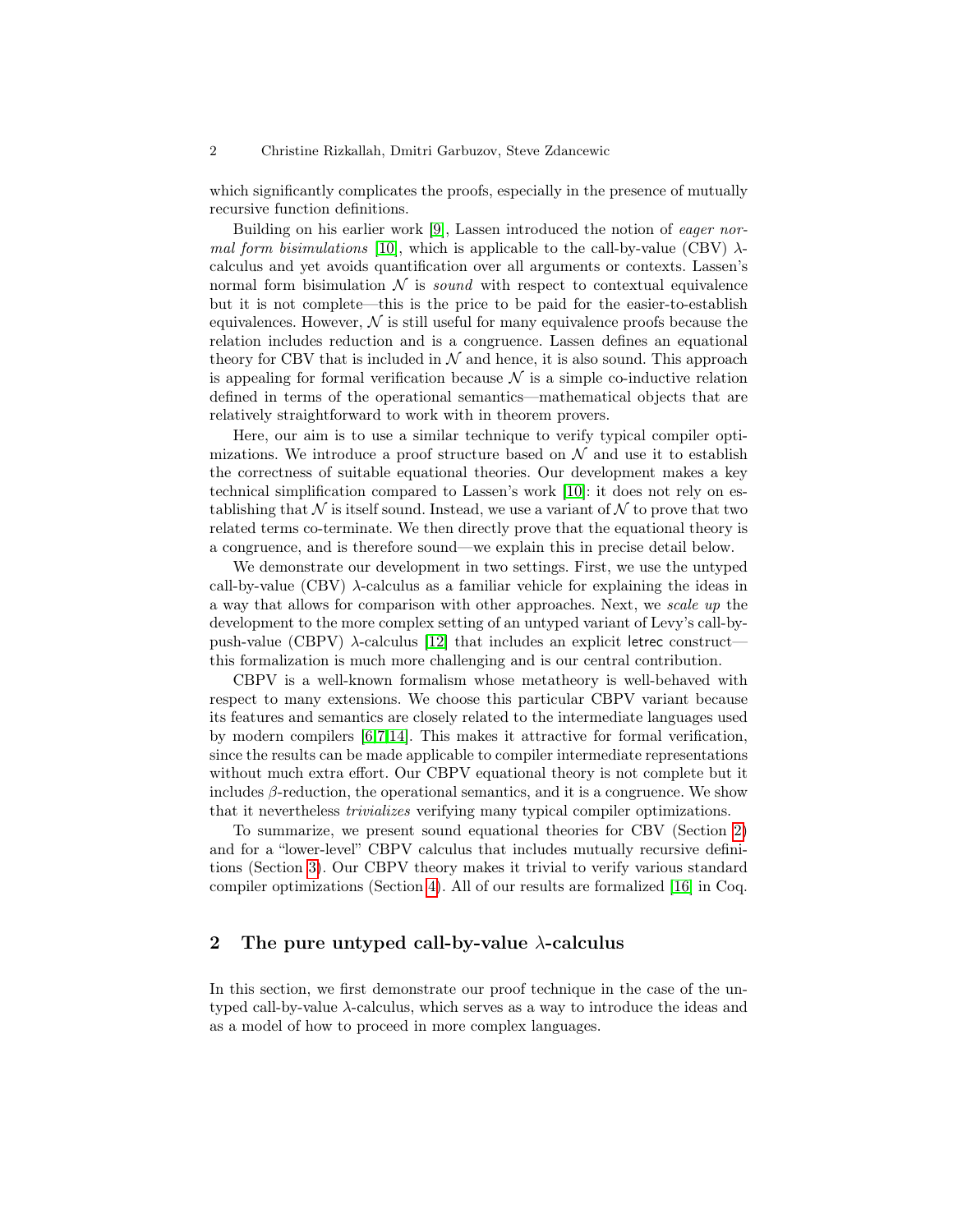$$
\frac{Pt}{\mathcal{E}Pt} \quad \frac{\mathcal{E}Ps}{\mathcal{E}P(st)} \quad \frac{\mathcal{E}Pt}{\mathcal{E}P(v\,t)} \qquad \frac{}{\text{canon } x} \quad \frac{}{\text{canon } (\lambda x. t)} \quad \frac{\mathcal{E}(\lambda s. \exists xv : s = xv) t}{\text{canon } t}
$$

<span id="page-2-0"></span>Fig. 1. Evaluation context closure and canonical forms

The set Term of  $\lambda$ -terms are variables  $(x, y, z)$ , applications, and  $\lambda$ -abstractions:

$$
s, t ::= x \mid st \mid \lambda x. t
$$

We identify terms up to  $\alpha$ -equivalence. Variables and  $\lambda$ -abstractions are values V (represented by u and v) and applications are not. If s and t are terms then  $s[x := v]$  is defined to be the result of substituting a value v for x in s via captureavoiding substitution. A term of the form  $(\lambda x.s) t$  is called a  $\beta$ -redex, and has β-reduct s[x := t]. We say s β-reduces to t, written  $s \rightarrow_\beta t$ , if a subterm of s is a β-redex such that t is the result of replacing this subterm by its  $\beta$ -reduct. We define  $s \sim_\beta t$  to be the least equivalence relation containing  $\rightarrow_\beta$ . When  $s \sim_\beta t$ holds, we say s and t are  $\beta$ -equivalent.

Given s and t, these rules define the small step operational semantics  $s \rightarrow t$ :

$$
\frac{s_1 \longrightarrow s_2}{(\lambda x. t) v \longrightarrow t[x := v]} \quad \frac{s_1 \longrightarrow s_2}{s_1 t \longrightarrow s_2 t} \quad \frac{t_1 \longrightarrow t_2}{v t_1 \longrightarrow v t_2}
$$

We prove that, as expected, values do not step and that the operational semantics is deterministic. A term t is in normal form, written of t, iff  $\exists t' : t \longrightarrow t'$ .

### 2.1 Progress and canonical forms

The bisimulation relation that we will construct relies on relating programs in normal form. We therefore define the predicate canon that holds for terms that are "canonical" in the sense that they are either values or stuck computations. To identify stuck computations, the intuitive idea is to identify terms whose evaluation is blocked because a free variable is in active position.

The set of evaluation contexts for  $\lambda$ -calculus is typically given by the following grammar, where [] is a "hole" indicating where the next evaluation step will occur:

$$
E ::= [] \mid E t \mid v E
$$

For formalization purposes, we will need to work with terms t of the form  $E[s]$ , where  $s$  (typically a redex) replaces the hole in  $E$ . However, rather than reifying evaluation contexts as a datatype and defining corresponding "plugging" and "unique decomposition" operations, we find it more convenient to work with a relational definition of the same concepts.

The higher-order predicate  $\mathcal{E}$ , whose type is  $(Term \rightarrow \mathbb{P}) \rightarrow Term \rightarrow \mathbb{P}$ (where  $\mathbb P$  is the type of propositions), helps us identify the evaluation context of terms that satisfy a certain property. The  $\mathcal E$  predicate is defined inductively, as shown in Figure [1.](#page-2-0) It is parameterized by a proposition  $P$  and its structure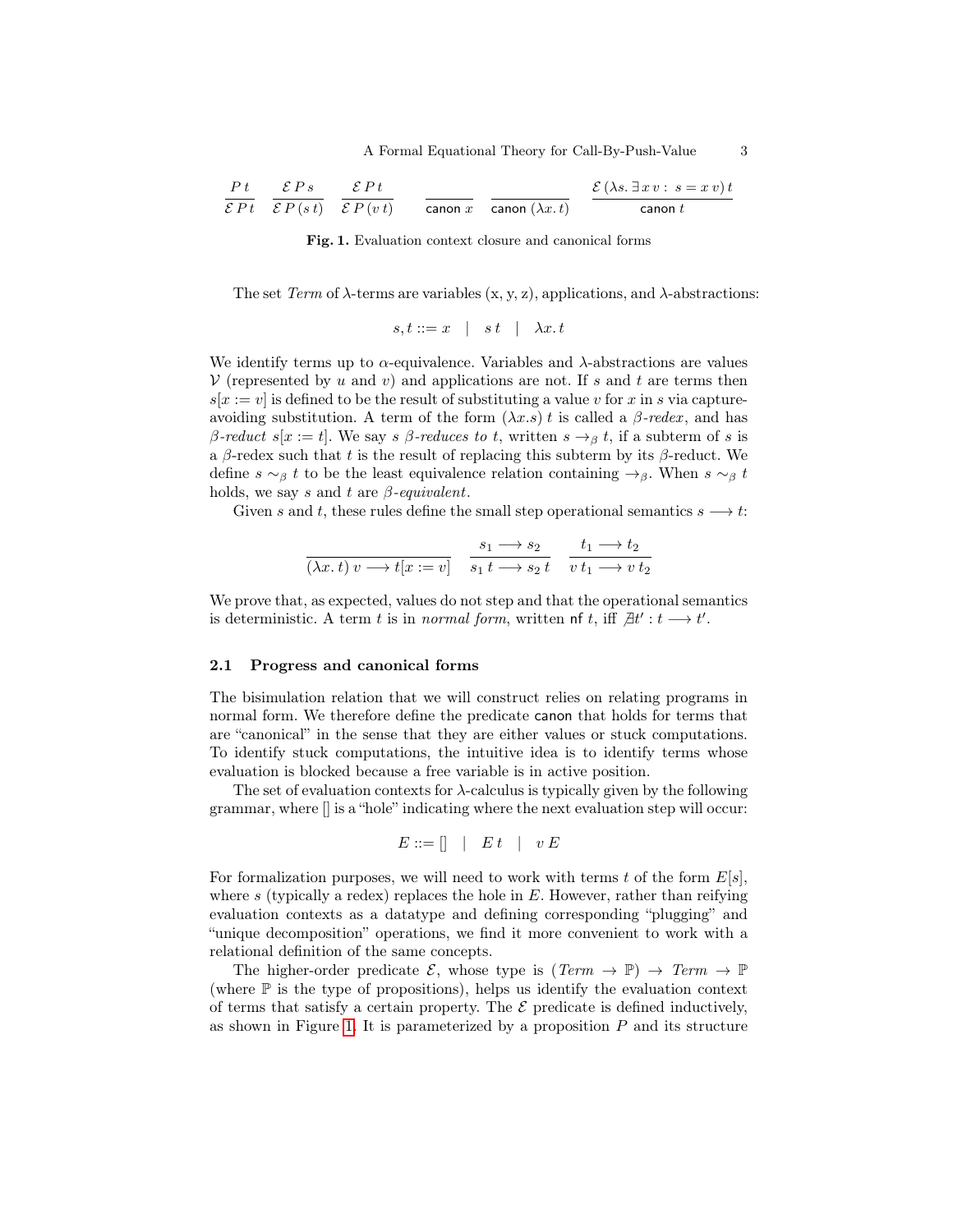| $Rst$             | $\mathcal{P}Rs t$          | $\mathcal{P}Rs s'$       | $\mathcal{P}Rst t'$ |
|-------------------|----------------------------|--------------------------|---------------------|
| $\mathcal{P}Rs t$ | $\mathcal{P}R(s t) (s' t)$ | $\mathcal{P}R(t) (s' t)$ |                     |

<span id="page-3-0"></span>**Fig. 2.** Linearly compatible closure  $P$  of a (binary) relation R.

mirrors that of the grammar of evaluation contexts. Intuitively, the predicate  $\mathcal{E} P t$  holds if the term t is equal to a term of the form  $E[s]$  and P s holds. We call  $\mathcal E$  P the *evaluation context closure* of the predicate P.

Using  $\mathcal{E}$ , it is easy to define stuck computations as the evaluation context closure of an appropriate predicate. The canonical forms predicate canon is defined to hold for values or stuck computations as shown in Figure [1.](#page-2-0) Note that the expression  $\lambda s. \exists x \, v : s = x \, v$  that appears in the third rule is a *meta-level* abstraction: it is a proposition that holds of s when there exists some x and  $v$ such that s is of the form  $x \, v$  (i.e. s is a variable applied to some value).

We prove that canon is the predicate we want, by showing that it captures (all and only) terms that are in normal form. More formally, we show that for any term t, of  $t \leftrightarrow$  canon t. The proof directly follows from the progress theorem which states that for any term t, either canon t holds or  $\exists t' : t \longrightarrow t'$  holds.

## 2.2 Contextual equivalence

Contextual equivalence is the standard way of defining program equality. Two programs s and t are contextually equivalent if  $C[s]$  and  $C[t]$  either both terminate or both diverge for every closing context  $C[-]$ . Note that for the untyped  $\lambda$ -calculus in which divergence is the only effect, it is not necessary to explicitly check that they always compute the same result. The intuition is that if there is any situation where they can return different results, one can craft a context in which one terminates and the other diverges. Hence from co-termination in any context one can conclude that they can always be used interchangeably [\[15\]](#page-17-0).

We define contextual equivalence for CBV. To start, we define a predicate  $\mathcal P$ that lifts a binary relation R on terms into a relation  $\mathcal{P}$  R linearly compatible with the  $\lambda$ -calculus syntax, as shown in Figure [2.](#page-3-0) A relation R that is closed under such a lifting is called *linearly compatible* i.e., if  $\forall s t : P R s t \rightarrow R s t$ .

We define what it means for terms  $s$  and  $t$  to appear in the same context  $C[-]$  by taking  $\mathcal{C} s t s' t'$  ↔  $\mathcal{P}(\lambda u v. u = s \wedge v = t) s' t'$ . We call  $(\mathcal{C} s t)$  the contextual closure of s and t. Intuitively,  $\mathcal{C}$  s t s' t' holds exactly when there exists a context  $C[-]$  such that  $s' = C[s]$  and  $t' = C[t]$ . Note that quantifying over all such  $s'$  and  $t'$  precisely captures the idea of quantifying over all contexts.

A term s terminates at t, written  $s \Downarrow t$ , if  $s \longrightarrow^* t \wedge \text{nf } t$ . Two terms s and t *co-terminate*, written co-terminate s t, if  $(\exists s': s \Downarrow s') \leftrightarrow (\exists t': t \Downarrow t')$ . Two terms s and t are contextually equivalent when for all contexts  $C[-]$ ,  $C[s]$  halts if and only if  $C[t]$  does too. More formally, terms s and t are contextually equivalent, written  $s \equiv t$ , if  $\forall s' t' : \mathcal{C} s t s' t' \rightarrow$  co-terminate s' t'. It will be useful to have a separate notion of when a relation  $R$  implies co-termination: A relation  $R$  is adequate if  $\forall a b : R a b \rightarrow \text{co-terminate } a b$ .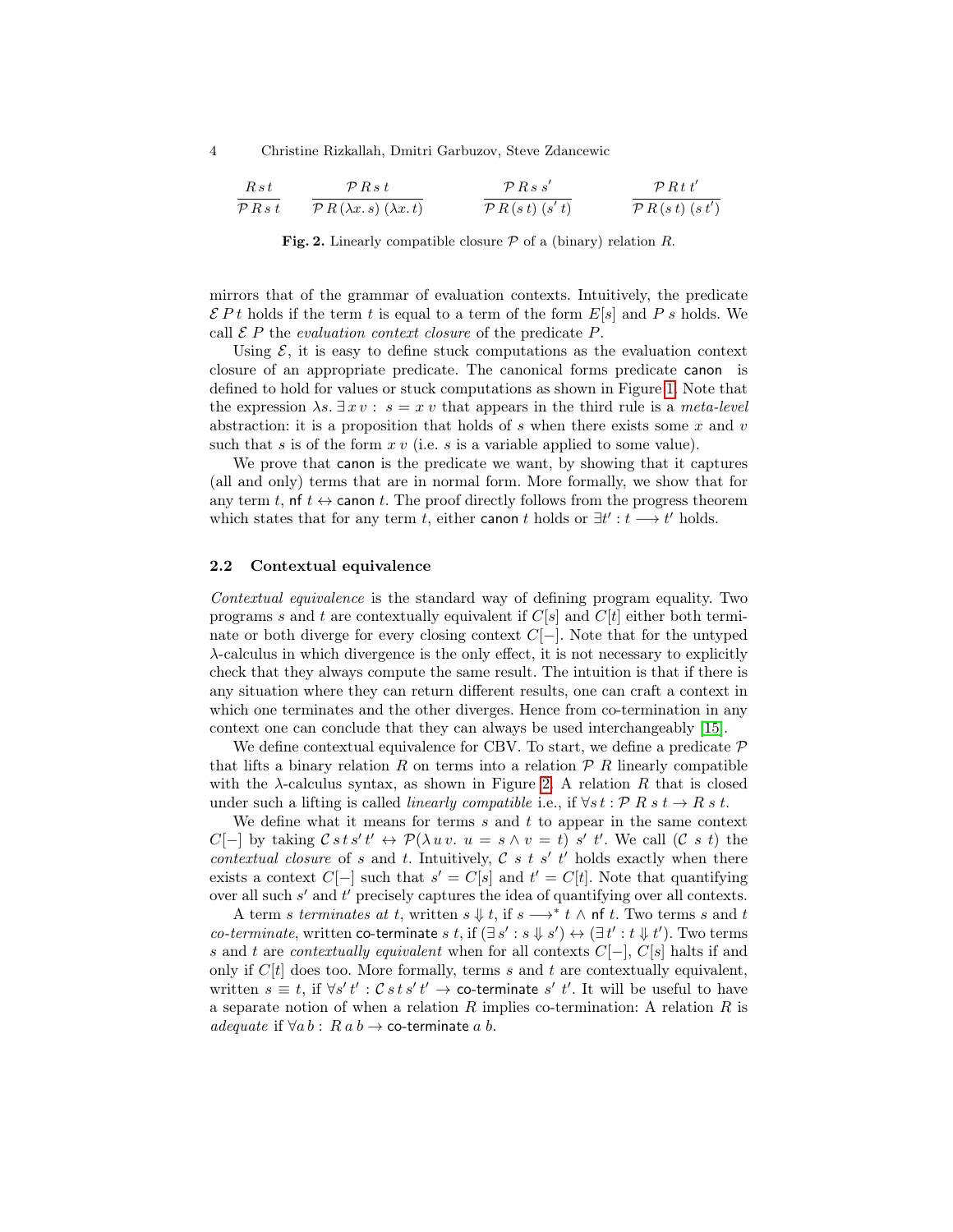A Formal Equational Theory for Call-By-Push-Value 5

$$
\begin{array}{ccc}\nR \, s \, t \\
\hline\nEq R \, s \, t \\
\hline\nEq R \, s \, t \\
\hline\n\end{array}\n\qquad\n\begin{array}{ccc}\nEq \, R \, s \, t \\
\hline\nEq R \, s \, s \\
\hline\nEq R \, s \, s \\
\hline\n\end{array}\n\qquad\n\begin{array}{ccc}\nEq \, R \, s \, s' \\
\hline\nEq R \, s \, s' \\
\hline\n\end{array}\n\qquad\n\begin{array}{ccc}\nEq \, R \, s \, s' \\
\hline\n\end{array}
$$

<span id="page-4-0"></span>Fig. 3. Equivalence closure of a relation  $R$ 

$$
\frac{Rss'\dot{P}Rs' t}{\dot{P}Rxx} \qquad \frac{Rss'\dot{P}Rs' t}{\dot{P}Rs t} \qquad \frac{\dot{P}Rs t}{\dot{P}R(\lambda x. s)(\lambda x. t)} \qquad \frac{\dot{P}Rss'\dot{P}Rtt'}{\dot{P}R(s t)(s't')}
$$

<span id="page-4-1"></span>Fig. 4. Alternative formulation of compatible closure  $\dot{\mathcal{P}}$ .

## 2.3 Equational theory

With these definitions in mind, we can now define what it means for a program transformation, or more generally for an arbitrary relation, to be sound with respect to contextual equivalence. A term transformation function  $f : Term \rightarrow$ Term is sound if  $\forall t : t \equiv (f t)$ . A relation R is sound if  $\forall s t : R s t \rightarrow s \equiv t$ .

To reach our goal of easily verifying various program optimizations, which are often reduction or  $\beta$ -reduction in context, we next develop a sound equational theory. We want an equational theory that is sound (with respect to contextual equivalence) and that includes the operational semantics. Moreover, the equational theory should be a congruence relation (i.e. a linearly compatible equivalence relation). Given an equational theory that is congruent and that includes  $\beta$ -reduction, we can conclude that it also includes  $\beta$ -equivalence. Hence, even though it is not complete, it still relates a sufficient number of terms.

Our equational theory simplifies verifying optimizations. We just need to prove that the optimization is included in the equational theory (rather than directly in contextual equivalence). Such a proof can be obtained by verifying and contextually lifting simple transformations—Section [4](#page-13-0) gives several examples.

We intuitively want our equational theory to be the congruence closure of the operational step reduction. This way the theory includes the semantics and is a congruence. For terms s and t, a single-step reduction, written  $s \Rightarrow t$ , holds if  $\mathcal{P}(\longrightarrow)$  s t. The *equivalence closure* of a relation R, defined using the rules in Figure [3,](#page-4-0) is the reflexive, symmetric, and transitive closure over  $R$ . The equivalence closure of the single-step reduction relation defines the equational theory for  $\lambda$ -calculus. Two terms s and t are equal according to the *equational the*ory for  $\lambda$ -calculus, written  $s \Leftrightarrow t$ , if  $Eq(\Rightarrow) st$ . It is straightforward to see that our equational theory includes the operational semantics. Proving soundness is significantly more involved and is explained in the next section.

Although the definition of  $P$  given in Figure [2](#page-3-0) is a good way to understand the concept of closing a relation under contexts, working with it directly in proofs can be cumbersome. However, because we only care about the equivalence closure of single-step reduction, we can refactor the definitions to build in reflexivity and a bit of transitivity in a way that simplifies the proofs. The resulting variation of  $P$ , called  $\dot{P}$ , is shown in Figure [4.](#page-4-1) The equivalence closure of  $\dot{P}$  is the same as that of P (i.e.,  $\forall Rst : Eq (PR) st \leftrightarrow Eq (PR) st$ ), but we no longer need to deal with the nested proof structure needed for the reflexive-transitive closure of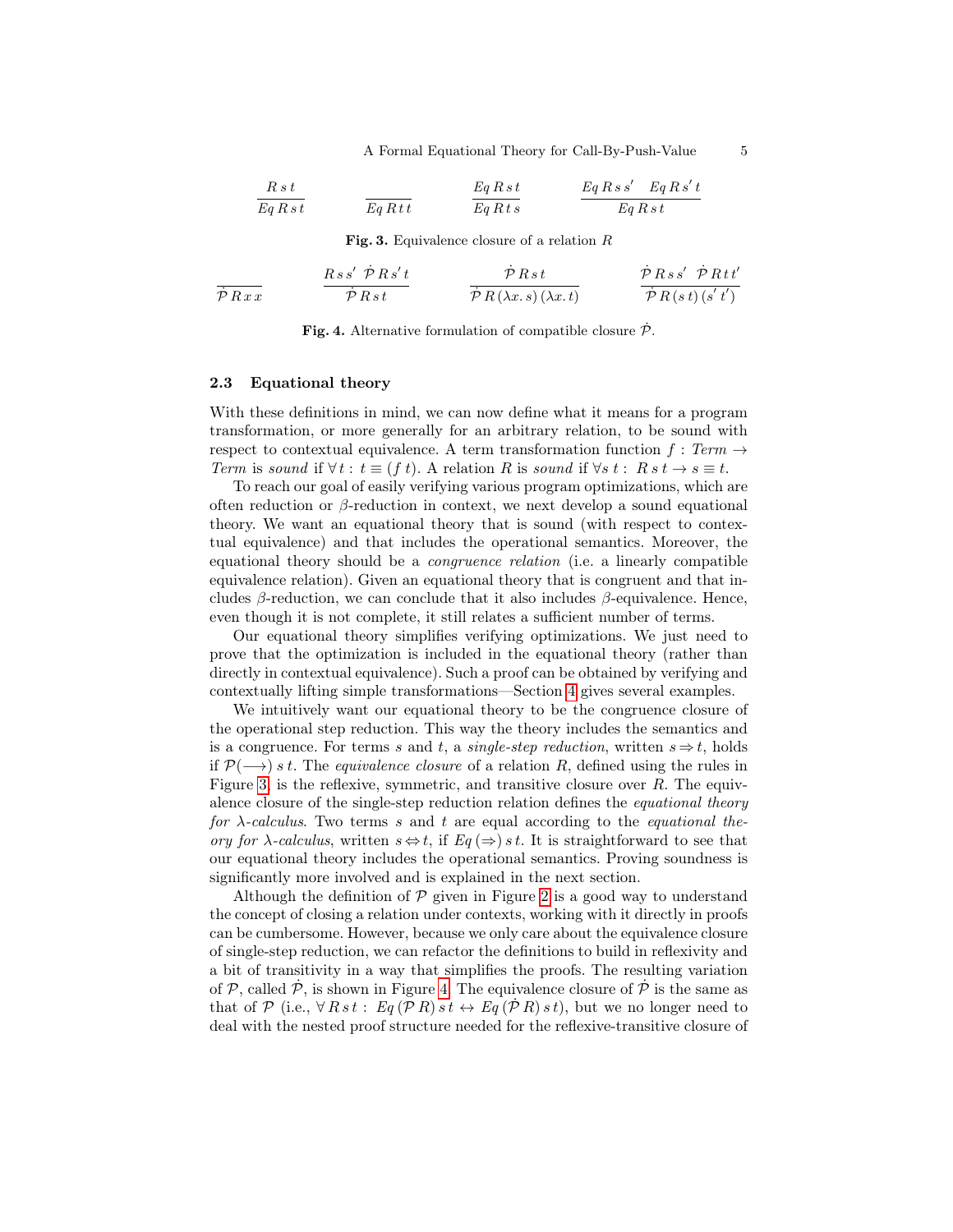$P$ —instead we can work directly by induction on  $\dot{P}$ , which is already reflexive and transitive. We prove that both versions yield the same equational theory.

### 2.4 Soundness of the equational theory for CBV

Recall that proving that a relation  $R$  is *sound* involves proving that terms related by R are contextually equivalent. This is done by proving that  $R$  is a linearly compatible relation and by proving that terms related by  $R$  co-terminate. Lassen defines a normal form bisimulation relation and uses it to assist in proving soundness of an equational theory for  $\lambda$ -calculus. Similar to Lassen, we also make use of normal form bisimulations in our proof technique. Our proof structure, however, is different than Lassen's. We prove that our equational theory is linearly compatible directly rather than proving that the normal form bisimulation is linearly compatible—we expand on this comparison at the end of this section. This proof follows directly due to the way we define the equational theory, and is, hence, simpler to extend to the more complex call-by-push-value language.

Normal form bisimulation A normal form bisimulation is a bisimulation between executions of terms that either terminate at related normal forms, or diverge. Since program executions can be infinite, normal form bisimulation is defined co-inductively. We first define  $\mathcal{N}_s$ , which defines one step in the bisimulation, and then use it to define our normal form bisimulation  $\mathcal{N}$ .

$$
\frac{s \longrightarrow^* x \quad t \longrightarrow^* x}{N_s R s t} \qquad \frac{s \longrightarrow^* \lambda x. s' \quad t \longrightarrow^* \lambda x. t' \quad R s' t'}{N_s R s t}
$$
\n
$$
\frac{s \longrightarrow^* s' \quad t \longrightarrow^* t' \quad R v v'}{\mathcal{E}(\lambda t. t = x v) s' \quad \mathcal{E}(\lambda t. t = x v') t' }{N_s R s t} (*) \qquad \frac{s \longrightarrow^+ s' \quad t \longrightarrow^+ t' \quad R s' t'}{N_s R s t'}
$$

<span id="page-5-2"></span><span id="page-5-0"></span>Fig. 5. Normal form bisimulation steps

Figure [5](#page-5-0) defines the normal form bisimulation step  $\mathcal{N}_s$  of a relation R. The normal form bisimulation  $\mathcal N$  is the greatest relation such that if  $\mathcal N s t$  then there exists a relation R such that  $\forall s' t' : R s' t' \rightarrow \mathcal{N} s' t'$  and  $\mathcal{N}_s R s t$ .

The *co-induction* lemma for N intuitively states that to establish  $N$ , we need to find a bisimulation relation R that is preserved by  $\mathcal{N}_s$ . We prove that  $\mathcal N$  is an equivalence, as we need this in our soundness proof.

**Theorem 1.** N is adequate.  $\forall s t : \mathcal{N} s t \rightarrow$  co-terminate s t.

Congruence of equational theory A relation is a congruence if it is a linearly compatible equivalence. By definition, our equational theory is an equivalence.

<span id="page-5-1"></span>**Theorem 2.** The relation  $\Leftrightarrow$  is linearly compatible.

*Proof.* By induction on P. The proof heavily relies on the way P is defined.  $\square$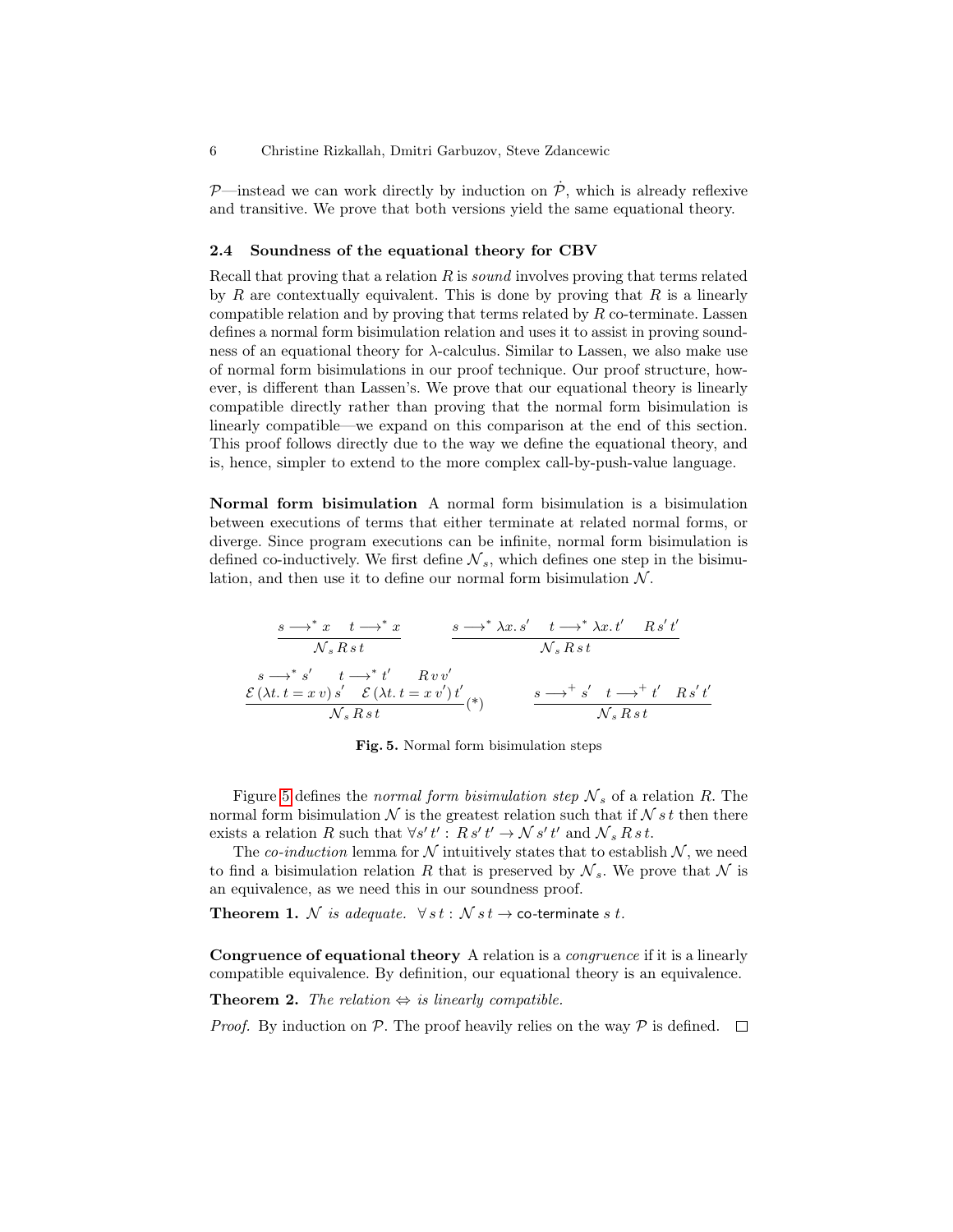#### Soundness of the equational theory for CBV

**Theorem 3.** N includes reduction.  $\forall s t : s \Rightarrow t \rightarrow N s t$ .

<span id="page-6-1"></span>**Theorem 4.** N includes the equational theory.  $\forall s t : s \Leftrightarrow t \rightarrow N s t$ .

**Theorem 5.** The equational theory is sound.  $\forall s t : s \Leftrightarrow t \rightarrow s \equiv t$ .

*Proof.* Given  $s \Leftrightarrow t$ , we want to show that  $\forall s' t' : \mathcal{C} s t s' t' \rightarrow$  co-terminate s' t'. For any terms s' and t' such that  $\mathcal{C} s t s' t'$ , we know  $\mathcal{P}(\lambda u v. u = s \wedge v = t) s' t'$ by definition of C. From  $s \Leftrightarrow t$  and  $\mathcal{P}(\lambda uv, u = s \wedge v = t)$  s' t' we can infer  $\mathcal{P}(\Leftrightarrow s' \ t'.$  Since  $\Leftrightarrow$  is linearly compatible (Theorem [2\)](#page-5-1) we know  $s' \Leftrightarrow t'.$  Since N includes  $\Leftrightarrow$  (Theorem [4\)](#page-6-1) it follows that N s' t', and by adequacy (Theorem [1\)](#page-5-2), we can conclude co-terminate  $s'$   $t'$ .  $\Box$ 

**Comparison** Similar to Lassen we make use of  $\mathcal N$  but the structure of our soundness proof differs. Lassen defines  $\mathcal N$  and proves that it is sound. He proves that his equational theory is included in  $\mathcal N$  and is, therefore, also sound.

We show that our equational theory is sound by directly showing it is linearly compatible and only using  $\mathcal N$  to assist in proving that the equational theory is adequate. In fact, our CBV version of  $\mathcal N$  is adequate yet unsound for contextual equivalence. It relates  $(\lambda y. y)(x\lambda z. z)$  and  $(\lambda y. \Omega)(x\lambda z. z)$  which are both stuck on x (as  $\mathcal{N}_s$ 's (\*) rule allows the evaluation contexts on each side to be unrelated), and the context  $(\lambda x.[-])\lambda u.u$  distinguishes them. Our proof method does not rely on  $\mathcal N$  being sound and this simpler definition suffices for proving adequacy.

We decided to take this approach because the way we define our equational theory makes proving that it is a linearly compatible relation entirely straightforward. The definition of  $\mathcal N$  is designed to ease the adequacy proof.

# <span id="page-6-0"></span>3 A call-by-push-value language

We show how the same essential proof structure can be applied to a more complex language to establish the soundness of its equational theory. We choose a variant of Levy's call-by-push-value (CBPV) language as our target because it is a "lowlevel" language with a rich equational theory. We redefine and reuse some of the notation that was introduced for CBV in the context of CBPV.

#### 3.1 Syntax

The top of Figure [6](#page-7-0) shows the syntax for our variant of Levy's call-by-push-value calculus (CBPV) [\[12\]](#page-17-5), which serves as the basis for our definitions. CBPV is a somewhat lower level and more structured functional language than the ordinary λ-calculus. The key feature is that it distinguishes values from computations. Values include variables  $x$ , natural numbers  $n$ , and suspended computations thunk  $M$ , whereas computations include: force  $V$ , which runs a suspended thunk;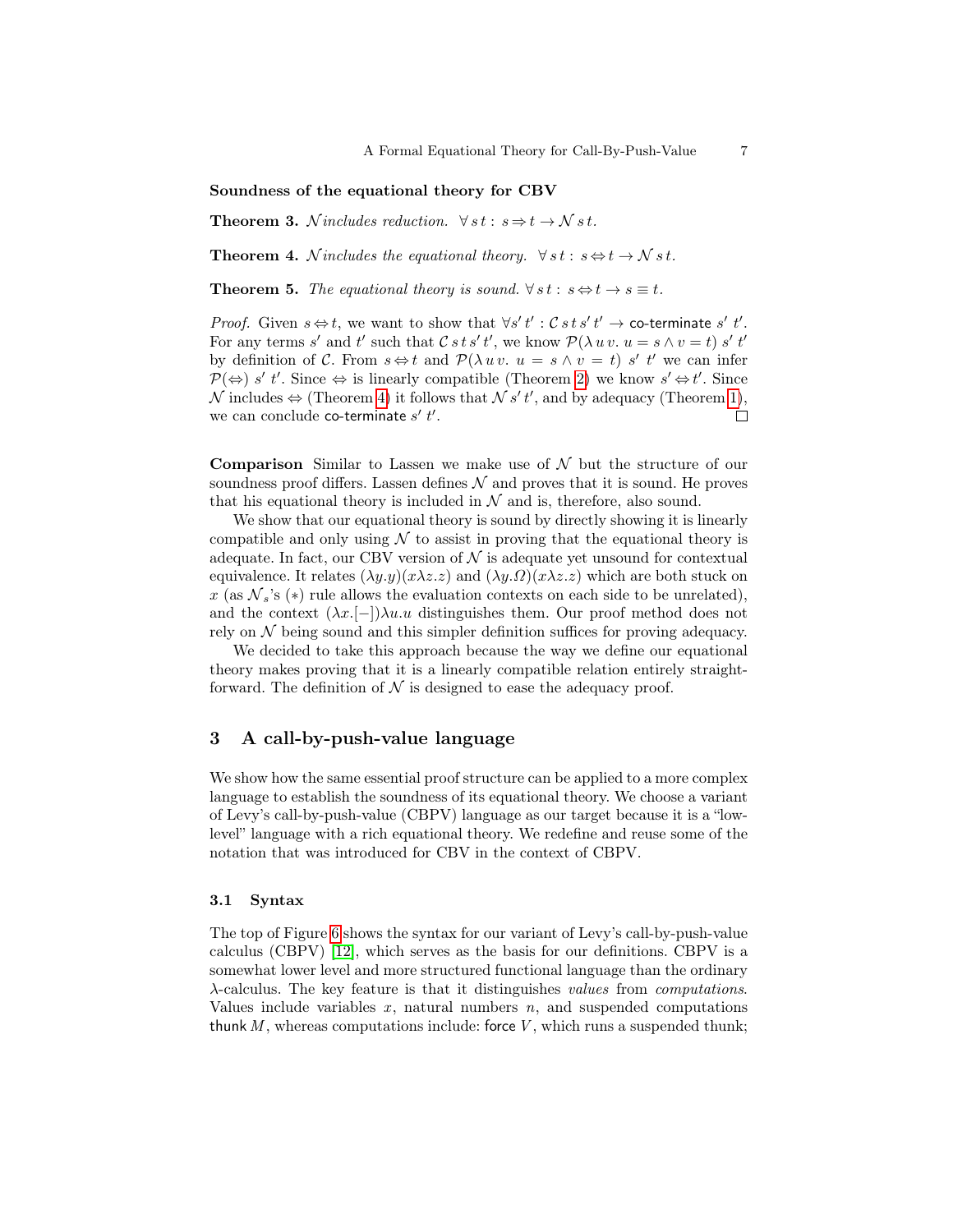Values 
$$
\ni V ::= x \mid n \mid \text{ thunk } M
$$
  
\nTerms  $\ni M, N ::= \text{ force } V \mid \text{ letrec } x_1 = M_1, ..., x_n = M_n \text{ in } N$   
\n $\mid \text{ prd } V \mid M \text{ to } x \text{ in } N$   
\n $\mid V \cdot M \mid \lambda x \cdot M$   
\nSorts  $\ni S \mid ::= V \mid C$   
\n $\frac{1}{M \rightarrow M} \frac{\left\{\text{thunk}(\text{letrec } \overline{x_i} = M_i \text{ in } M_i)/x_i \right\} N \rightarrow N'}{\text{letrec } \overline{x_i} = M_i \text{ in } M \rightarrow N'}$   
\nforce (thunk  $M) \rightarrow M$   $\frac{1}{\text{if}0 \mid M_1 M_2 \rightarrow M_1}$   $\frac{1}{\text{if}0 \mid n M_1 M_2 \rightarrow M_2}$   $(n \neq 0)$   
\n $\frac{M \rightarrow \text{prd } V}{M \text{ to } x \text{ in } N \rightarrow \{V/x\} N}$   $\frac{M \rightarrow \lambda x \cdot N}{V \cdot M \rightarrow \{V/x\} N}$   $\frac{M \rightarrow M'}{V \cdot M \rightarrow V \cdot M'}$   
\n $\frac{M \rightarrow M'}{M \text{ to } x \text{ in } N \rightarrow M' \text{ to } x \text{ in } N}$   $\frac{M \rightarrow (n_1 \oplus n_2)}{M \text{ to } x \text{ in } N \rightarrow M' \text{ to } x \text{ in } N}$   
\n $\frac{N \rightarrow N'}{N \rightarrow M}$   $\frac{\left\{\text{thunk}(\text{letrec } \overline{x_i} = M_i \text{ in } M_i)/x_i \right\} N \rightarrow N'}{\text{letrec } \overline{x_i} = M_i \text{ in } M_i)/x_i \text{ in } N \rightarrow N'}$ 

$$
\begin{array}{ccccc}\n\hline\n\text{wfv } x & \frac{\text{wfc } M}{\text{wfv } n} & \frac{\text{wfc } M}{\text{wfv } (\text{thunk } M)} & \frac{\text{wfv } V}{\text{wfc } (\text{prd } V)} & \frac{\text{wfc } M}{\text{wfc } (M \text{ to } x \text{ in } N)} \\
\hline\n\hline\n\text{wfc } M^i & \text{wfc } N & \frac{\text{wfc } M}{\text{wfc } (k \text{ to } x \text{ in } N)} & \frac{\text{wfc } M}{\text{wfc } (M \text{ to } x \text{ in } N)} \\
\hline\n\text{wfv } V & \text{wfc } M & \frac{\text{wfv } V}{\text{wfc } (V \cdot M)} & \frac{\text{wfv } V}{\text{wfc } (V \cdot M)} & \frac{\text{wfv } V}{\text{wfc } (k \oplus k_2)} & \frac{\text{wfv } V}{\text{wfc } (\text{if } 0 \text{ } V \text{ } M_1 \text{ } M_2)}\n\end{array}
$$

<span id="page-7-0"></span>Fig. 6. Syntax, operational semantics, and wellformedness for the CBPV language.

mutually recursive definitions, letrec  $\overline{x_i = M_i}^i$  in  $M$ ; monadically-structured sequences of computations, written  $M$  to  $x$  in  $N$ , which runs  $M$  to produce a computation of the form prd V and then binds V as x in N;  $\lambda$ -abstraction  $\lambda x.M$  and application  $V \cdot M$  (*V* is the *argument* and *M* is the *function*); binary arithmetic operations  $V_1 \oplus V_2$ , where  $\oplus$  is addition, subtraction, or less-than; and finally, conditional statements if 0 V  $M_1$   $M_2$  that run  $M_1$  if V is 0, otherwise, run  $M_2$ .

The most difficult aspect of formalizing this language is dealing with the letrec  $\overline{x_i = M_i}^i$  in M form. The intended semantics of this term is that each of the  $x_i$ 's is bound in all of the  $M_i$ 's and in M. As a consequence, we have to define a multiway substitution operation, which we denote  $\{\overline{V_i}/\overline{x_i}^i\}$  *M*. It means the simultaneous substitution of each  $V_i$  for  $x_i$  in M. Our Coq code uses de Bruijn indices, but we present the language with named variables for better readability.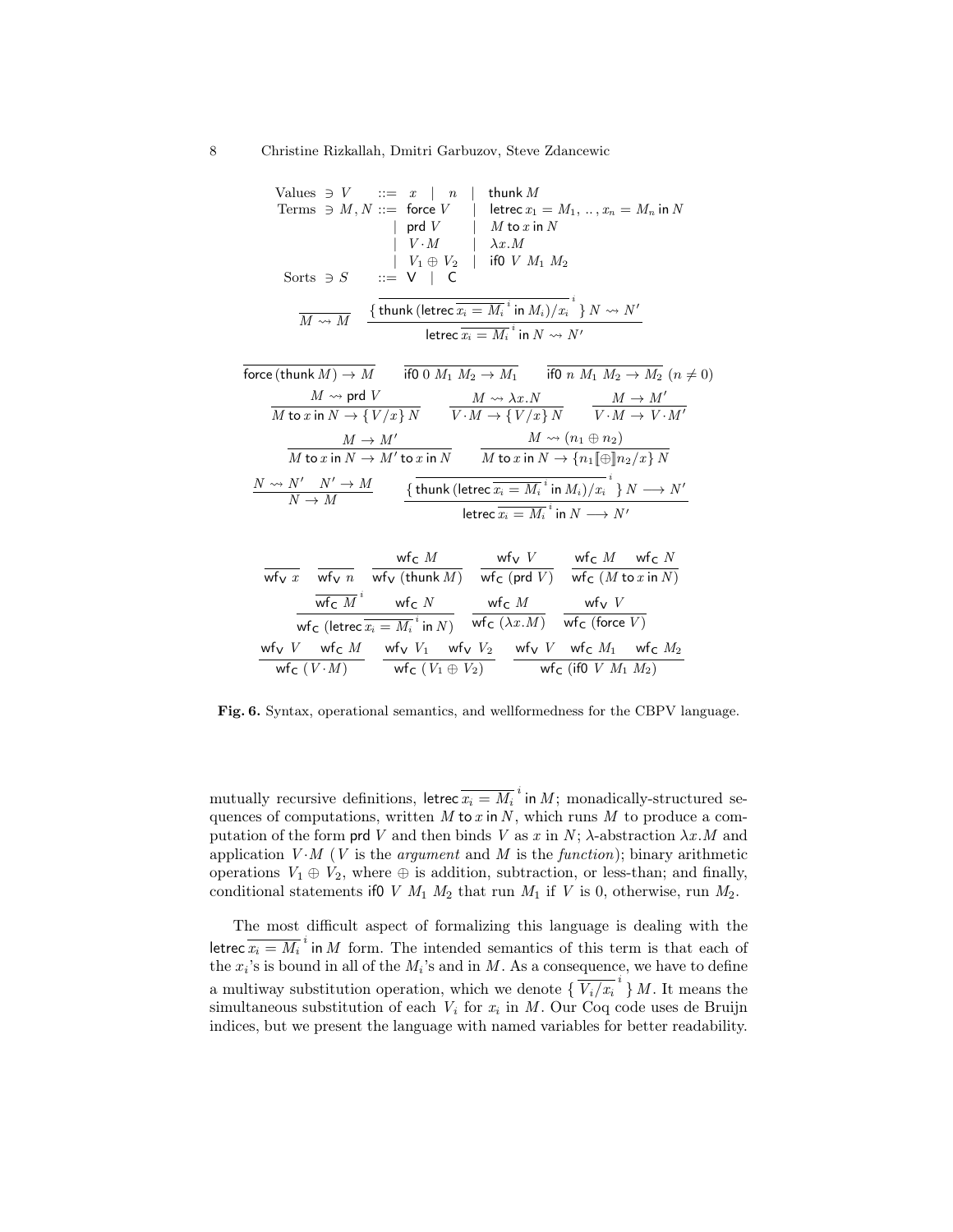#### 3.2 Wellformedness

In Levy's presentation, the value and computation terms are separated syntactically, with distinct grammars for each. In our Coq formulation, we have found it simpler to combine both syntaxes into one recursive definition, which avoids combining nested recursion (for the lists of bindings found in letrec) with mutual recursion. As a consequence, we separately define (mutually recursive) wellformedness predicates that distinguish values from computations; we say values have sort V and computations have sort C.

A term  $M$  is wellformed when there exists a sort  $S$  such that  $\mathsf{wf}_S\ M$  according to the rules in Figure [6.](#page-7-0) Thanks to this separation, many of our definitions later on are adapted to account for an extra condition parameter in order to only account for wellformed terms. As a matter of notation, we use the metavariable V to mean values and  $M, M', N$ , etc. to mean computations.

In another departure from Levy's original presentation of CBPV, our version is untyped. Because most of our results pertain to the dynamic semantics of the language, we have eschewed types here; however, incorporating a type system should be a fairly straightforward adaptation of our formalism. In particular, the parameters necessary to account for wellformedness can simply be instantiated with a typing predicate instead.

## 3.3 Structural operational semantics

The value-computation distinction is a key feature of the CBPV design: its evaluation order is completely determined thanks to restrictions that ensure there is never a choice between a substitution step and a congruence rule. The middle portion of Figure [6](#page-7-0) gives the details of the operational semantics, whose small-step evaluation relation is denoted by  $M \longrightarrow M'$ .

Once again, the real challenge for our formalization is how to deal with letrec. The usual approach is to allow the structural operational semantics to unroll a letrec as a step of computation, which, in our setting would amount to using the following rule: letrec  $\overline{x_i = M_i}^i$  in  $M \longrightarrow \{$  thunk (letrec  $\overline{x_i = M_i}^i$  in  $M_i)/x_i$  $\stackrel{i}{\longrightarrow} M$  . Note that because the variables  $x_i$  range over values but the right-hand sides of the letrec bindings are computations  $M_i$ , we have to wrap each computation in a thunk during the unrolling. However, rather than using this rule directly, we have opted to construct the operational semantics in such a way that letrec unrolling doesn't "count" as an operational step. Therefore the operational semantics rules in Figure [6](#page-7-0) rely on an auxiliary relation  $\rightarrow$  that unrolls a letrec to expose either a prd or a  $\lambda$  term. The operational semantics rules are otherwise straightforward and consist of three "real" steps of computation: forcing a thunk, sequencing, and  $\beta$ -substitution, and three congruence rules that search for the next redex. Our choice to handle letrec in this way is not strictly necessary (our techniques would apply with the "standard" interpretation above); however, we prefer this formulation, despite its slight cost in complexity, because we anticipate that treating letrec as having no runtime cost is more consistent with the semantics of low-level compiler intermediate representations [\[7\]](#page-17-6).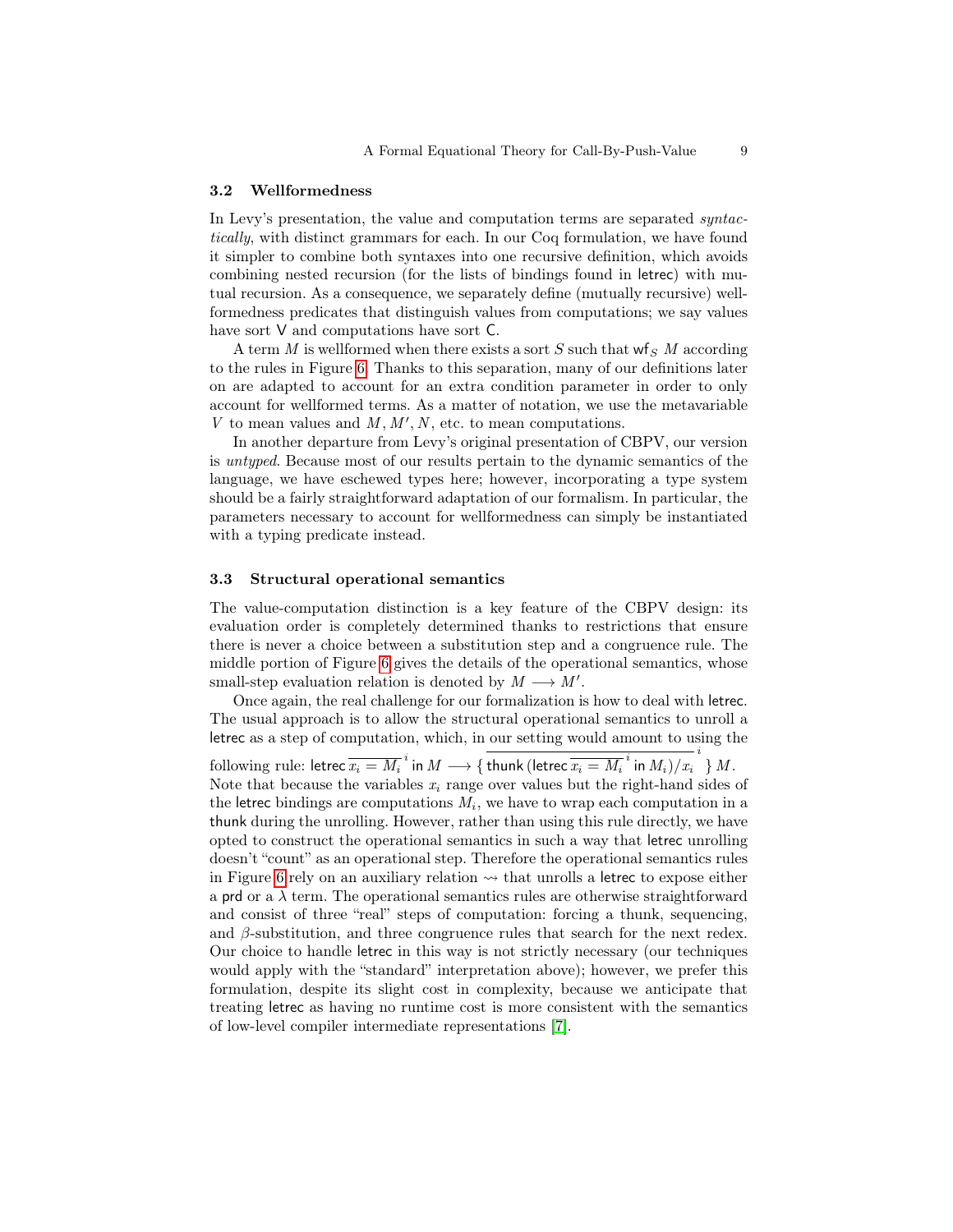Given the definitions of the wellformedness relation and operational semantics, it is easy to establish some basic facts. A term M is in normal form, written nf M, if  $\exists M' : M \longrightarrow M'$ . We prove that the step relation is deterministic and hence each term has at most one normal form:

- For terms M, N, and N', if  $M \longrightarrow N$  and  $M \longrightarrow N'$ , then  $N = N'$ .
- For terms M, N, and N', if  $M \longrightarrow^* N$ ,  $M \longrightarrow^* N'$ , nf N, and nf N', then  $N = N'.$

The step relation also preserves wellformedness (note that values do not step):

- For terms M and M', if  $\mathsf{wf}_{\mathsf{C}} M$  and  $M \longrightarrow M'$ , then  $\mathsf{wf}_{\mathsf{C}} M'$ .
- For terms M and M', if  $\mathsf{wf}_{\mathsf{C}} M$  and  $M \longrightarrow^* M'$ , then  $\mathsf{wf}_{\mathsf{C}} M'$ .

## 3.4 Progress, and canonical and error forms

Similar to CBV, the bisimulation relation for CBPV also relies on relating terms in normal form However, for CBPV there are also certain erroneous terms, that are not considered to be "good" CBPV programs and that cannot step. In this pure setting, such programs could be ruled out by using a type system, but similar issues arise if we extended the language with nontrivial constants and partial operations (such as division or array lookup). We therefore define two predicates error and canon, which partition normal terms into two sets: those that we consider "erroneous" and those that are "canonical" in the sense that they are good CBPV terms that are nevertheless stuck. Canonical terms arise because we want to be able to relate *open* terms. For example, (force x) to x' in M cannot step because it is blocked on trying to evaluate the term force  $x$ .

To define these predicates, the intuitive idea would be to identify terms whose evaluation is blocked because the next step of computation must force a variable (or, perform an ill-typed action). Setting aside letrec for the moment, the evaluation contexts for our CBPV language are given by the following grammar:

$$
E ::= [ | | E \text{ to } x \text{ in } N | V \cdot E
$$

We want terms of the form  $E$ [force  $x$ ] to be canonical, and, similarly, terms like  $E[(\lambda x.M)$  to x' in N to be erroneous. However, as our operational semantics treats letrec as transparent, we must account for unrolling of recursive definitions.

We introduce a higher-order predicate E whose type is  $(Term \rightarrow \mathbb{P}) \rightarrow Term$  $\rightarrow \mathbb{P}$  (similar to the one we defined for the CBV  $\lambda$ -calculus).  $\mathcal{E}$  is defined in-ductively, as shown in Figure [7.](#page-10-0) It is parameterized by a proposition  $P$  and its structure mirrors that of the grammar of evaluation contexts, except that it also builds in a case for unrolling letrec. Intuitively, the predicate  $\mathcal{E} P M$  holds if the term M unrolls to a term of the form  $E[M']$  and  $P(M')$  holds. We call  $\mathcal E P$  the evaluation context closure of the predicate P.

Using  $\mathcal{E}$ , it is straightforward to define error M as the evaluation context closure of a predicate errorP that picks out the ill-formed terms. Similarly, canon  $M$ instantiates  $\mathcal E$  with the predicate forcevar, which holds of a term M exactly when  $M$  is force x for some variable x. We prove that these predicates form a partition of wellformed computations (note that values do not step):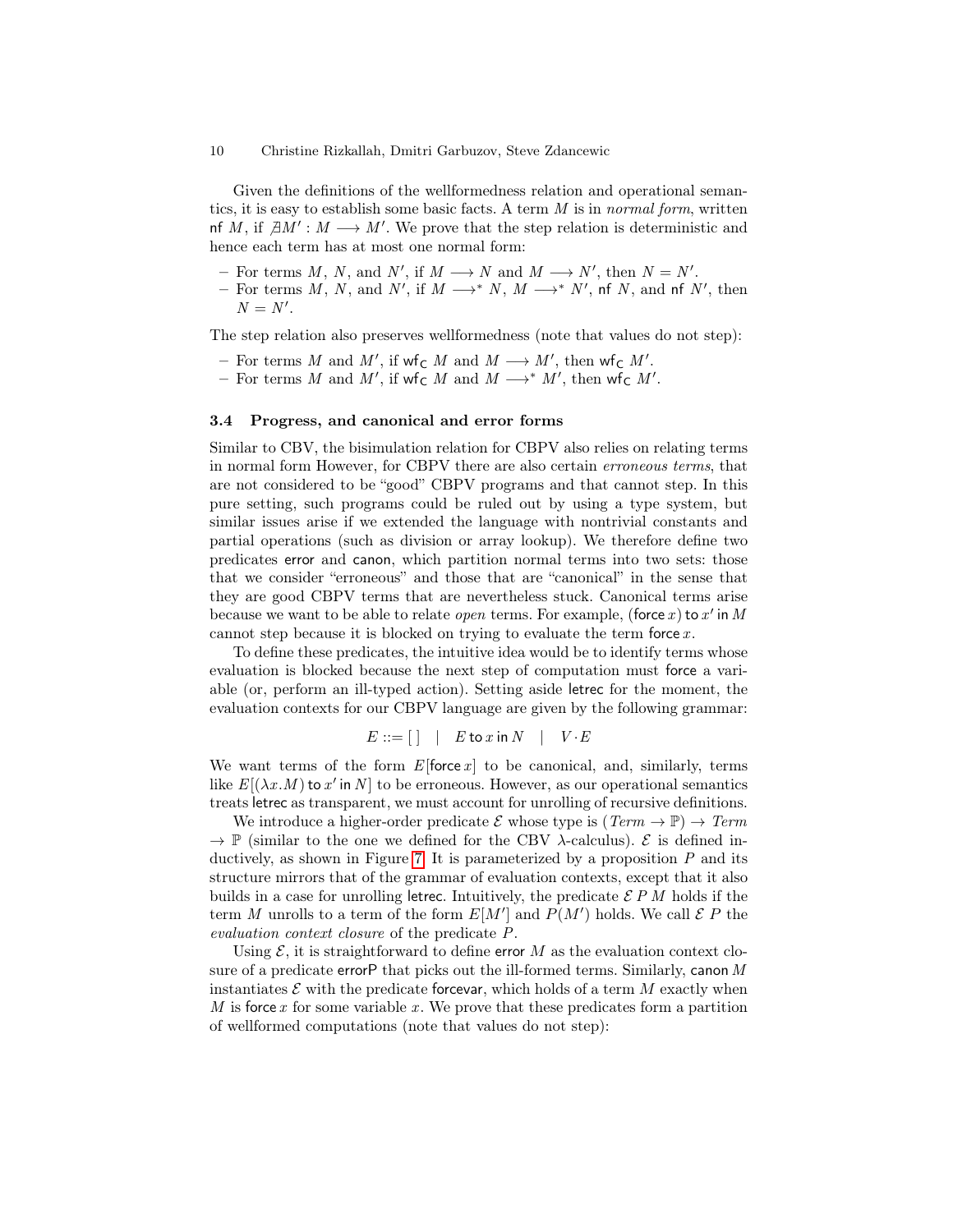$$
\frac{P(M)}{\mathcal{E}PM} \quad \frac{\mathcal{E}PM}{\mathcal{E}P(M \text{ to } x \text{ in } N)} \quad \frac{\mathcal{E}PM}{\mathcal{E}P(V \cdot M)}
$$
\n
$$
\frac{\mathcal{E}P(\{\text{thunk}(\text{letrec } \overline{x_i} = M_i^{\cdot i} \text{ in } M_i)/x_i \} N)}{\mathcal{E}P(\text{letrec } \overline{x_i} = M_i^{\cdot i} \text{ in } N)}
$$
\n
$$
\frac{M \rightsquigarrow \lambda x.M'}{\text{error}P(M \text{ to } x \text{ in } N)} \quad \frac{M \rightsquigarrow \text{prd } V'}{\text{error}P(V \cdot M)} \quad \text{error } M \Leftrightarrow \mathcal{E} \text{ error}PM
$$
\n
$$
\frac{M \rightsquigarrow \text{prd } V}{\text{canon } M} \quad \frac{\mathcal{E} \text{ forcevar } M}{\text{canon } M} \quad \text{forcevar } M \leftrightarrow (\exists x. \ M = \text{force } x)
$$

<span id="page-10-0"></span>Fig. 7. Evaluation context closure, and canonical and error forms

- For a term M, if wf<sub>C</sub> M and canon M, then nf M  $\wedge$  ¬error M.
- For a term  $M$ , if wf<sub>C</sub>  $M$  and error  $M$ , then nf  $M$  ∧ ¬canon  $M$ .
- For a term  $M$ , if wf<sub>C</sub>  $M$ , then canon  $M$  or error  $M$  or  $\exists N : M \longrightarrow N$ .

#### 3.5 Contextual equivalence

Recall that contextual equivalence equates two terms if their behavior is the same in all program contexts. In the context of CBPV, we are only interested in reasoning about wellformed terms. We therefore define a conditional linearly compatible closure that restricts the context to that of terms which respect a condition. The condition is later used to restrict the context to wellformed terms.

We define *conditional linearly compatible closure*,  $P$ , similar to that of CBV but with an additional condition P. It lifts a relation R into a relation  $\mathcal{P} R P$  linearly compatible with the CBPV syntax and that relates terms for which P holds (defined in Appendix [A\)](#page-18-0). A relation that is closed under such lifting for wellformed terms is called wellformed linearly compatible. Formally, a relation R on terms is wellformed linearly compatible if  $\forall M \ N : \mathcal{P}R(\lambda x. \exists S : \text{wf}_S x) \ M \ N \rightarrow$  $R M N$ . The conditional contextual closure  $C$  is defined as follows:

$$
\mathcal{C} P M N M' N' \leftrightarrow \mathcal{P}(\lambda u v. u = M \wedge v = N) P M' N'
$$

Intuitively,  $\mathcal{C} P M N M' N'$  holds exactly when there exists a context  $C[-]$  such that  $M' = C[M]$ ,  $N' = C[N]$ ,  $P(C[M])$ , and  $P(C[N])$ . Instantiating P with  $(\lambda x. \exists S : wf_S x)$  and quantifying over all M' and N' captures the idea of quantifying over all contexts for wellformed terms.

A term M terminates to N, written  $M \Downarrow N$ , if  $M \longrightarrow^* N \wedge \text{nf } N$ . Two terms M and N co-terminate, written co-terminate M N, if  $(\exists M': M \Downarrow M') \leftrightarrow (\exists N': N$  $N \Downarrow N'$ ). Two terms M and N are contextually equivalent, written  $M \equiv N$ , if  $\forall M' \ N' : \mathcal{C}(\lambda x. \ \exists \ S : \mathsf{wf}_S \ x) \ M \ N \ M' \ N' \to \textsf{co-terminate} \ M' \ N'. \ \textit{The definitions}$ of soundness and adequacy are identical to the ones in Section [2](#page-1-0) except that they operate on CBPV terms.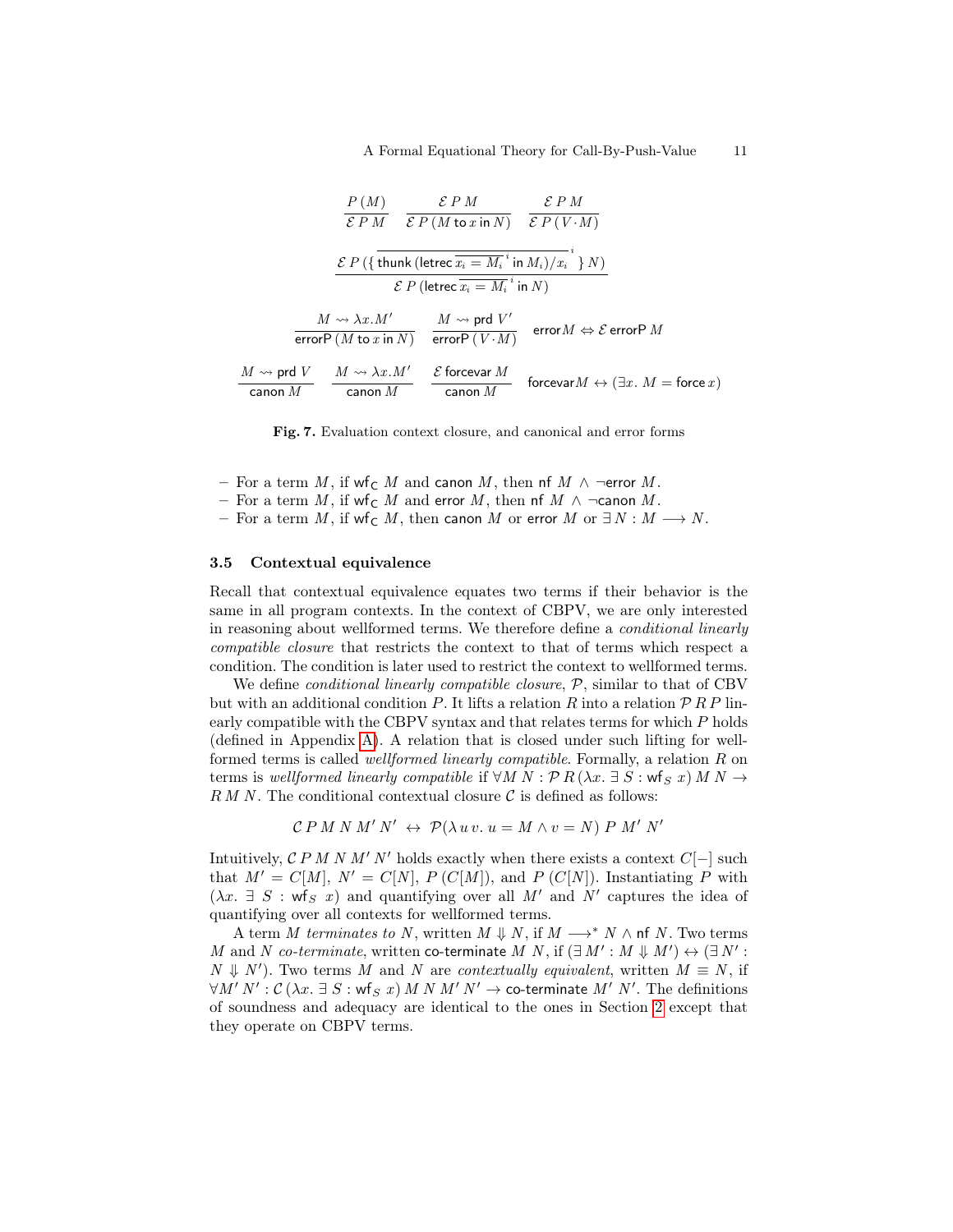$$
\frac{P\ M}{Eq\ R\ P\ M\ M}\qquad \frac{P\ M\quad (R\ M\ M'\ \vee\ R\ M'\ M)\quad Eq\ R\ P\ M'\ N}{Eq\ R\ P\ M\ N}
$$

<span id="page-11-0"></span>Fig. 8. Conditional equivalence closure of a relation  $R$  over a predicate  $P$ 

## 3.6 Equational theory

The equational theory for CBPV is defined in a similar fashion to that for CBV. Once again, we are interested in a theory that is sound and that includes the operational semantics. As mentioned earlier, also ensuring that the equational theory is a congruence relation results in a theory that includes  $\beta$ -equivalence. Once again all our definitions in the CBPV context are parameterized with a condition, which is in turn used to limit our scope to wellformed terms.

A relation R is conditionally reflexive on a predicate P if  $\forall x : Px \rightarrow R \, x \, x$ . A relation R is conditionally symmetric on a predicate P if  $\forall xy : Px \rightarrow$  $Py \rightarrow Rxy \rightarrow Ryx$ . A relation R is conditionally transitive on a predicate P if  $\forall x \, y \, z : P \, x \rightarrow P \, y \rightarrow P \, z \rightarrow R \, x \, y \rightarrow R \, y \, z \rightarrow R \, x \, z$ . A relation R is a conditional equivalence on a predicate  $P$  if it is conditionally reflexive, conditionally symmetric, and conditionally transitive on P.

Our CBPV operational semantics does not explicitly unroll letrec as a step of computation. Nevertheless, we would like our equational theory to equate letrec terms to their unrolled version. Therefore, we first define a reduction relation.

**Definition 1.** Given two terms M and N, the reduction relation  $M \rightarrow N$  is defined using the following two rules:

$$
\frac{M \longrightarrow N}{M \stackrel{\text{inter}}{\longrightarrow} N} \quad \frac{M \longrightarrow N}{\text{letrec } \overline{x_i = M_i}^i \text{ in } M \stackrel{\text{t}}{\longrightarrow} \{\text{ thunk (letrec } \overline{x_i = M_i}^i \text{ in } M_i)/x_i}^i\} M}
$$

**Definition 2.** For wellformed terms  $M$  and  $N$ , the parallel reduction relation, written  $M \Rightarrow N$ , holds if  $\mathcal{P}(\rightarrow) M N$ .

The conditional equivalence closure of a relation  $R$  over a predicate  $P$  is the reflexive, symmetric, and transitive closure of  $R$  where  $P$  holds. It is defined using the rules in Figure [8](#page-11-0) where the second rule combines symmetry and transitivity.

<span id="page-11-2"></span>**Lemma 1.** For any two elements  $x$  and  $y$  related by the conditional equivalence closure of a relation  $R$  on  $P$ ,  $P$  x holds and  $P$  y holds.

<span id="page-11-1"></span>**Lemma 2.** Given two relations R and R', and given a predicate P, if  $\forall x' y'$ :  $P x' \rightarrow P y' \rightarrow R x' y' \rightarrow R' x' y'$  and  $R'$  is a conditional equivalence on P, then for any two elements  $x$  and  $y$  related using the conditional equivalence closure of  $R$  on  $P$ ,  $R'$  x  $y$  holds.

Two terms  $M$  and  $N$  are equal according to the *equational theory for CBPV*, written  $M \Leftrightarrow_S N$ , if  $Eq(\Rightarrow)$  wf s M N. Once again, it is straightforward to see that our equational theory includes the operational semantics. We present the soundness proof of the equational theory for CBPV in the next section.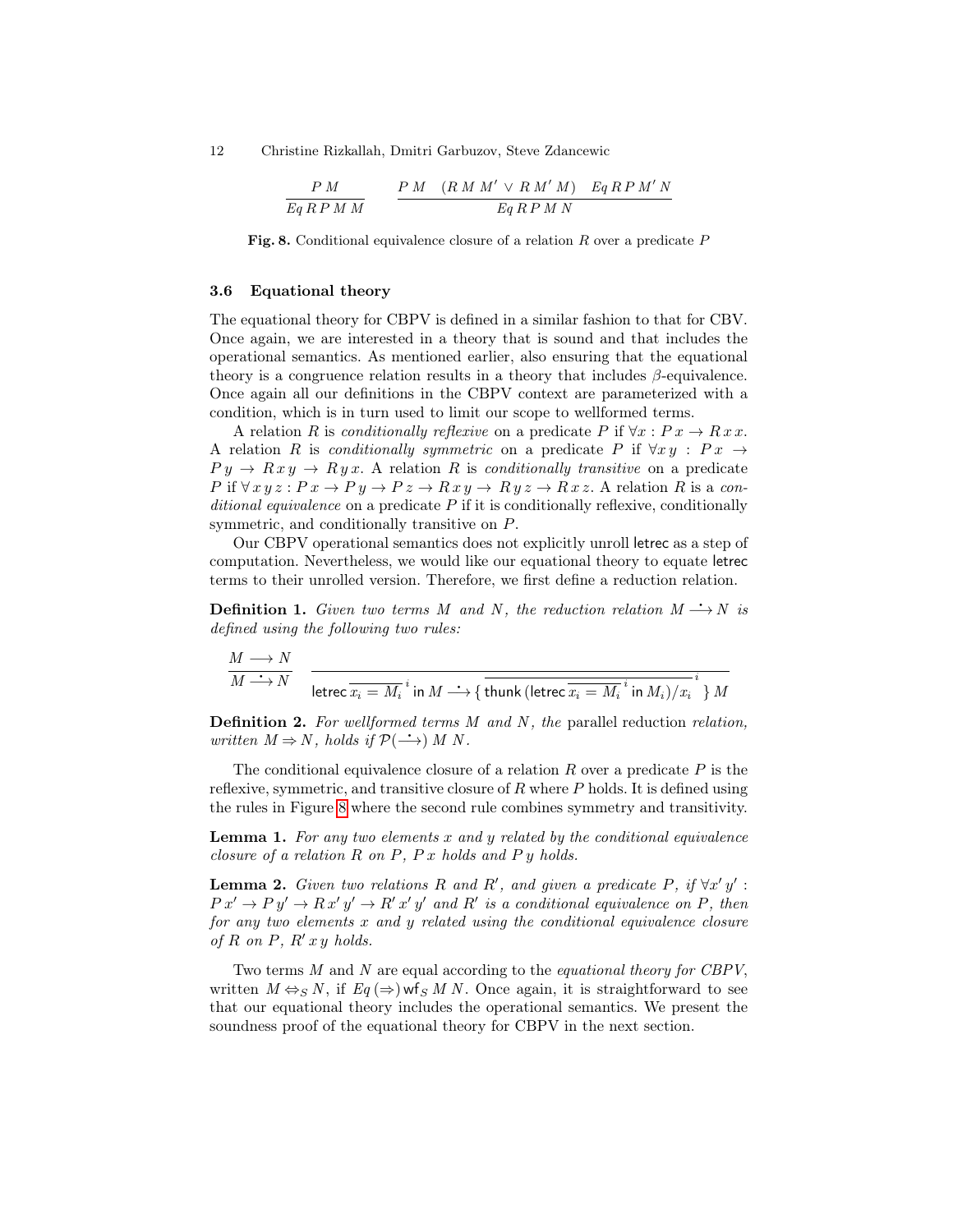| $\overline{\mathcal{N}_s R \vee x \, x}$ $\overline{\mathcal{N}_s R \vee n \, n}$ $\overline{\mathcal{N}_s R \vee (\text{thunk } M) (\text{thunk } N)}$<br>$\mathcal{N}_s$ R C M N                                                                                                                                                                                                                                                                                                                                            |  |
|-------------------------------------------------------------------------------------------------------------------------------------------------------------------------------------------------------------------------------------------------------------------------------------------------------------------------------------------------------------------------------------------------------------------------------------------------------------------------------------------------------------------------------|--|
|                                                                                                                                                                                                                                                                                                                                                                                                                                                                                                                               |  |
| $M \longrightarrow^* M' N \longrightarrow^* N' M' \rightsquigarrow \lambda x.M''$<br>$M \longrightarrow^* M'$ $N \longrightarrow^* N'$ $M' \rightsquigarrow$ prd V<br>$N' \rightsquigarrow$ prd $V'$ $R \vee V V'$<br>$N' \rightsquigarrow \lambda x. N''$ R C $M'' N''$                                                                                                                                                                                                                                                      |  |
| $\mathcal{N}$ s R C M N<br>$\mathcal{N}_s$ R C M N                                                                                                                                                                                                                                                                                                                                                                                                                                                                            |  |
| $M \longrightarrow^* M' N \longrightarrow^* N'$<br>$\mathcal{E}_{\mathcal{C}} R$ (if 0 x $M_1 M_2$ ) (if 0 x $M'_1 M'_2$ ) $M' N'$<br>$M \longrightarrow^* M'$ $N \longrightarrow^* N'$                                                                                                                                                                                                                                                                                                                                       |  |
| $R \subset M_1 M_1'$ $R \subset M_2 M_2'$<br>$\mathcal{E}_{\mathcal{C}} R$ (force x) (force x) $M' N'$                                                                                                                                                                                                                                                                                                                                                                                                                        |  |
| $\mathcal{N}_s$ R C M N<br>$\mathcal{N}$ , RCMN                                                                                                                                                                                                                                                                                                                                                                                                                                                                               |  |
| $M \longrightarrow^* M' N \longrightarrow^* N'$<br>$M \longrightarrow^* M' N \longrightarrow^* N'$<br>$M' \rightsquigarrow x \oplus V \ N' \rightsquigarrow x \oplus V'$<br>$M' \rightsquigarrow n \oplus V \ N' \rightsquigarrow n \oplus V'$<br>$RVVV'$ $(\exists M'': V = \text{think } M'')$<br>$R$ V $V'$ $($ $\exists M'' : V =$ thunk $M'')$                                                                                                                                                                           |  |
| $N, RC$ M N<br>$\mathcal{N}$ , RCMN                                                                                                                                                                                                                                                                                                                                                                                                                                                                                           |  |
| $M \longrightarrow^* M'$ $N \longrightarrow^* N'$ $\mathcal{E}_{\mathcal{C}} R(M_1 \text{ to } x \text{ in } M_2) (N_1 \text{ to } x \text{ in } N_2) M' N'$<br>$M_1 \rightsquigarrow V_1 \oplus V_2$ $N_1 \rightsquigarrow V_1' \oplus V_2'$ $RV V_1 V_1'$ $RV V_2 V_2'$ $RC M_2 N_2$<br>$((V_1 = x \wedge (\nexists M : V_2 = \text{thunk }M)) \vee (V_2 = x \wedge (\nexists M : V_1 = \text{thunk }M)))$<br>$\mathcal{N}_s$ R C M N<br>$M \longrightarrow^+ M' N \longrightarrow^+ N' RCM' N'$<br>$\mathcal{N}$ s R C M N |  |

<span id="page-12-0"></span>Fig. 9. Normal form bisimulation steps

#### 3.7 Soundness of the equational theory for CBPV

The soundness proof of the equational theory for CBPV follows the same structure as that for CBV. The proof development is restricted to wellformed terms.

Normal form bisimulation Similar to CBV,  $N_s$  defines one step in the bisimulation for CBPV and is used to co-inductively define our bisimulation  $\mathcal N$  for CBPV. One difference to the CBV definition is that  $N$  also takes a sort as input and relates two terms at that sort. Moreover, the definition relies on  $\mathcal{E}_{\mathcal{C}}$ , which lifts a binary relation  $R$  across two terms and ensures that they share an evaluation context up to R. Namely,  $\mathcal{E}_{\mathcal{C}} R M N M' N'$  holds if  $R M' N'$  and if  $M' N'$ are evaluation contexts over  $M$  and  $N$ , respectively.

Figure [9](#page-12-0) defines the normal form bisimulation step  $\mathcal{N}_s$  of a relation R (that given a sort relates terms). The normal form bisimulation  $\mathcal N$  is the greatest relation such that if  $N S M N$  then there exists a relation R such that  $\forall S' M' N'$ :  $RS'M' N' \rightarrow \mathcal{N} S'M' N'$  and  $\mathcal{N}_s R S M N$ .

<span id="page-12-1"></span>**Theorem 6.**  $N$  is a conditional equivalence on wellformed terms.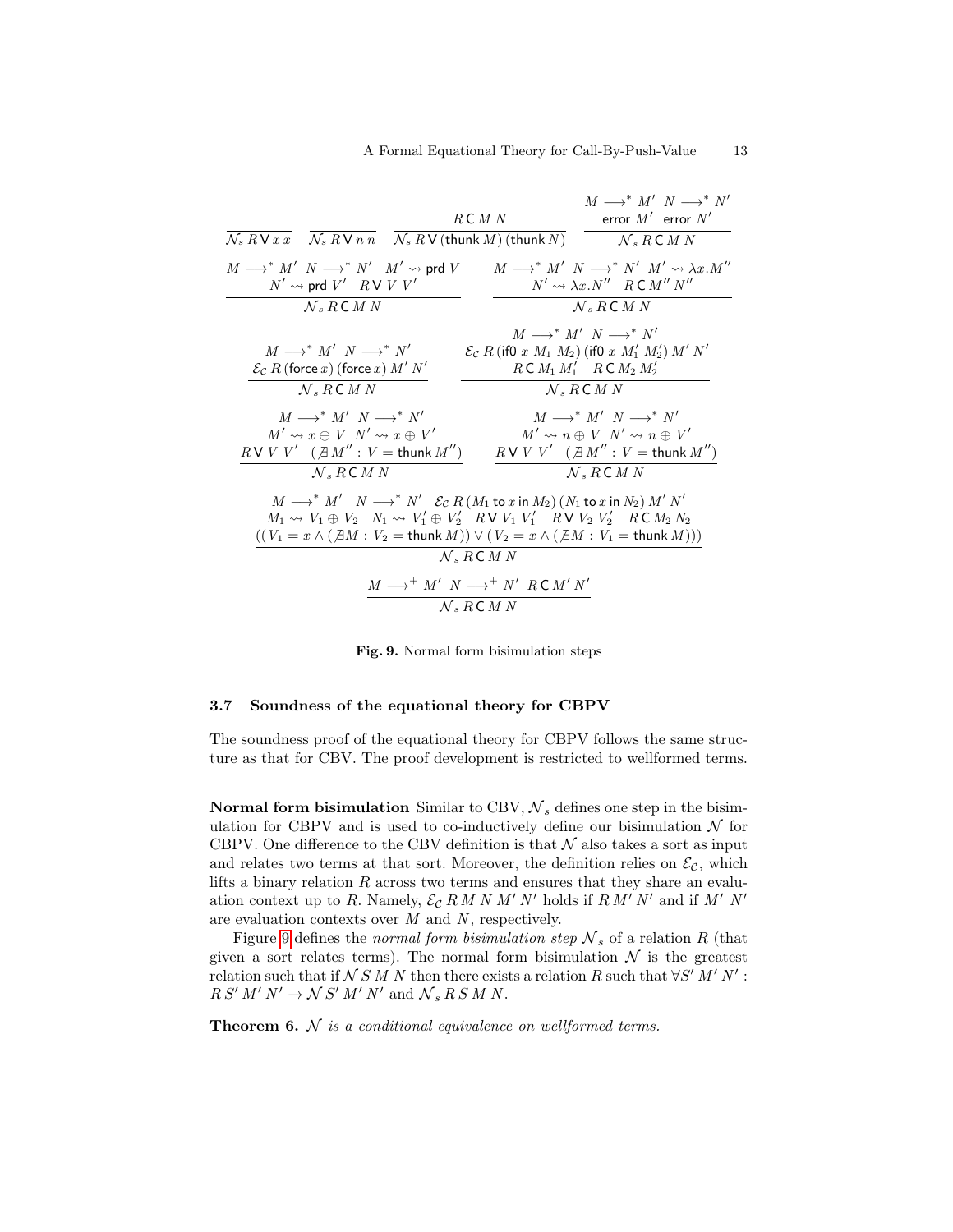Congruence of equational theory A relation is called a *congruence* if it is both an equivalence over wellformed terms and wellformed linearly compatible. By definition, our equational theory is an equivalence over wellformed terms.

**Theorem 7.** The relation  $(\lambda M N : \exists S : M \Leftrightarrow_S N)$  is wellformed linearly compatible.

#### <span id="page-13-1"></span>Soundness of equational theory for CBPV

**Theorem 8.**  $N$  includes parallel reduction

$$
\forall S \: M \: N : \text{wf}_S \: M \to \text{wf}_S \: N \to M \Rightarrow N \to \mathcal{N} \: S \: M \: N
$$

<span id="page-13-3"></span>**Theorem 9.**  $N$  includes the equational theory

$$
\forall S \: M \: N : \: M \Leftrightarrow_S N \to \mathcal{N} \: S \: M \: N
$$

Proof. Follows directly from Lemma [2](#page-11-1) along with Theorems [6](#page-12-1) and [8.](#page-13-1)

<span id="page-13-2"></span> $\Box$ 

<span id="page-13-4"></span>**Theorem 10.**  $N$  is adequate

 $\forall S M N:$  wfs  $M \to \mathsf{wf}_S N \to \mathcal{N} S M N \to \mathsf{co}\text{-}\mathsf{terminate} M N$ 

We only prove and rely on the adequacy and equivalence of  $\mathcal N$ . Although unnecessary, we suspect our CBPV  $\mathcal N$  is a congruence, thus, is sound. Unlike CBV,  $\mathcal N$ here uses  $\mathcal{E}_{\mathcal{C}}$  which, unlike  $\mathcal{E}$ , only relates terms that share an evaluation context.

<span id="page-13-5"></span>**Theorem 11.** The equational theory is sound.  $\forall S M N : M \Leftrightarrow_S N \rightarrow M \equiv N$ . *Proof.* Given  $M \Leftrightarrow_S N$ , we want to show

 $\forall M^{\prime} \ N^{\prime} : \mathcal{C} \ (\lambda x. \ \exists \ S: \mathsf{wf}_{S} \ x) \ M \ N \ M^{\prime} \ N^{\prime} \rightarrow \mathsf{co}\text{-}\mathsf{terminate} \ M^{\prime} \ N^{\prime}.$ 

For any terms M' and N' such that  $\mathcal{C}(\lambda x. \exists S : \mathsf{wf}_S x) \land N \land N' \land N'$ , we know  $\mathcal{P}(\lambda u v. u = M \wedge v = N)$   $(\lambda x. \exists S : wf_S x) M' N'$  by definition of C. From  $M \Leftrightarrow_S N$  and  $\mathcal{P}(\lambda u v. u = M \wedge v = N)$   $(\lambda x. \exists S : wf_S x) M' N'$  we can infer  $P$   $(\lambda M N : \exists S : M \Leftrightarrow_S N)$   $(\lambda x. \exists S : \mathsf{wf}_S x) M' N'$ . Since  $(\lambda M N :$  $\exists S : M \Leftrightarrow_S N$  is linearly compatible (Theorem [7\)](#page-13-2) we know  $M' \Leftrightarrow_{S'} N'$  for some sort S'. From Lemma [1](#page-11-2) we know  $\mathsf{wf}_{S'}$  M' and  $\mathsf{wf}_{S'}$  N'. Since N includes the equational theory (Theorem [9\)](#page-13-3) it follows that  $\mathcal{N} S' M' N'$ . Since  $\mathcal{N}$  is adequate (Theorem [10\)](#page-13-4) we conclude that co-terminate  $M'$  N'.  $\Box$ 

# <span id="page-13-0"></span>4 Verifying optimizations using our equational theory

Compilers rely on program equivalences when optimizing and transforming programs. In the context of verified compilation, as found in the CompCert [\[11\]](#page-17-9) and CakeML [\[8\]](#page-17-10) projects, formal verification of particular program equivalences is crucial: the correctness of classic optimizations like constant folding, code inlining, loop unrolling, etc., hinges on such proofs. Therefore, techniques that facilitate such machine-checked proofs have the potential for a broad impact.

We demonstrate how our CBPV equational theory makes it trivial to verify many typical compiler optimizations and indicate which imperative optimizations correspond to our results.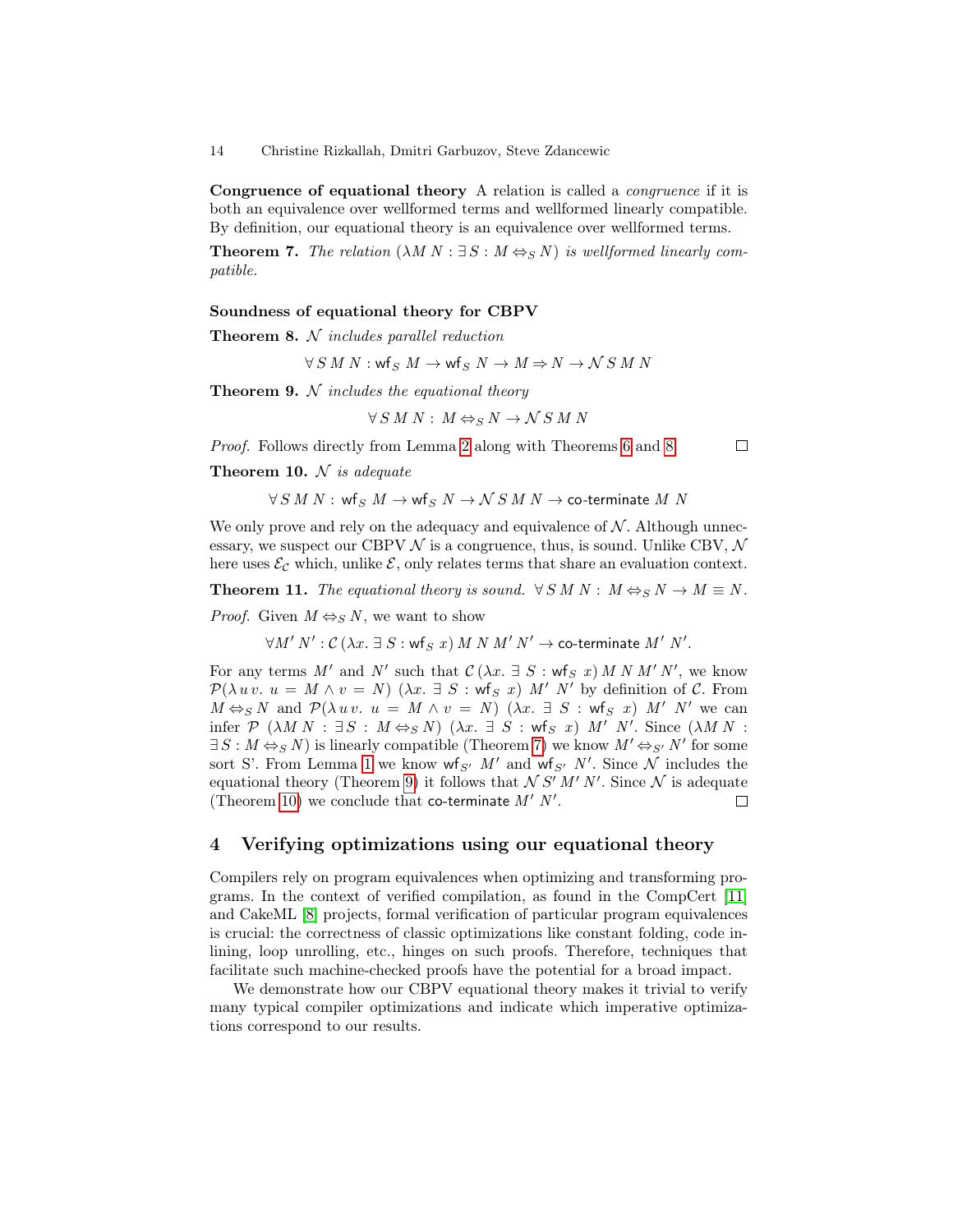Connection to compilers for imperative languages In separate work [\[7\]](#page-17-6), we prove an equivalence between our functional CBPV language and *control flow* graphs (CFG), which many compilers for imperative languages use to represent low-level programs. Control flow graphs are suited to program analysis and optimizations. However, formalizing the behavior and metatheory of CFG programs is non-trivial: CFG programs don't compose well, their semantics depends on auxiliary state, and, as a consequence, they do not enjoy a simple equational theory that can be used for reasoning about the correctness of program transformations. The equational theory developed in this paper can also be used to reason about CFG optimizations.

Optimizations Figure [10](#page-14-0) summarizes various desirable CBPV compiler optimizations that are easily proven sound using our equational theory by term rewriting. We give a short C description of the optimizations before explaining how we verified them in Coq.

| CBPV equation                                                                                                | optimization                           |
|--------------------------------------------------------------------------------------------------------------|----------------------------------------|
|                                                                                                              |                                        |
| force (thunk $M \equiv M$                                                                                    | block merging "direct jump case"       |
| $V \cdot \lambda x.M \equiv \{V/x\} M$                                                                       | block merging "phi case"               |
| prd V to x in $M \equiv \{V/x\}$ M                                                                           | move elimination                       |
| $(n_1 \oplus n_2)$ to x in $M \equiv \{n_1 \otimes n_2 / x\}$ M                                              | constant folding                       |
| thunk $(\lambda y.M) \cdot \lambda x.N \equiv \{\text{thunk } (\lambda y.M)/x\} N \text{ function inlining}$ |                                        |
| if 0 0 $M_1$ $M_2 \equiv M_1$                                                                                | dead branch elimination "true branch"  |
| if 0 n $M_1$ $M_2 \equiv M_2$ where $(n \neq 0)$                                                             | dead branch elimination "false branch" |
| if 0 n M $M = M$                                                                                             | branch elimination                     |

<span id="page-14-0"></span>Fig. 10. CBPV equations and corresponding imperative optimizations

Block merging "direct jump case": merges two blocks of the control-flow-graph if the first is the unique predecessor of the second and jumps directly.

Block merging "phi case": replaces functions applied to arguments with their result (does one step of  $\beta$ -reduction). At the CFG level, this optimization corresponds to eliminating a jump to a block containing a "phi" node.

Move elimination: eliminates a move by substituting the target register's value.

Function inlining: replaces function calls in the program with the bodies of the called functions. Note that the function inlining CBPV equation is just an instance of the block merging "phi case" equation.

Dead branch elimination: removes dead branches in conditional statements.

Branch elimination: replaces conditional statements that have identical branches with the code of one of the branches. Unlike the three previous optimizations, this one does not follow directly from one step in the operational semantics.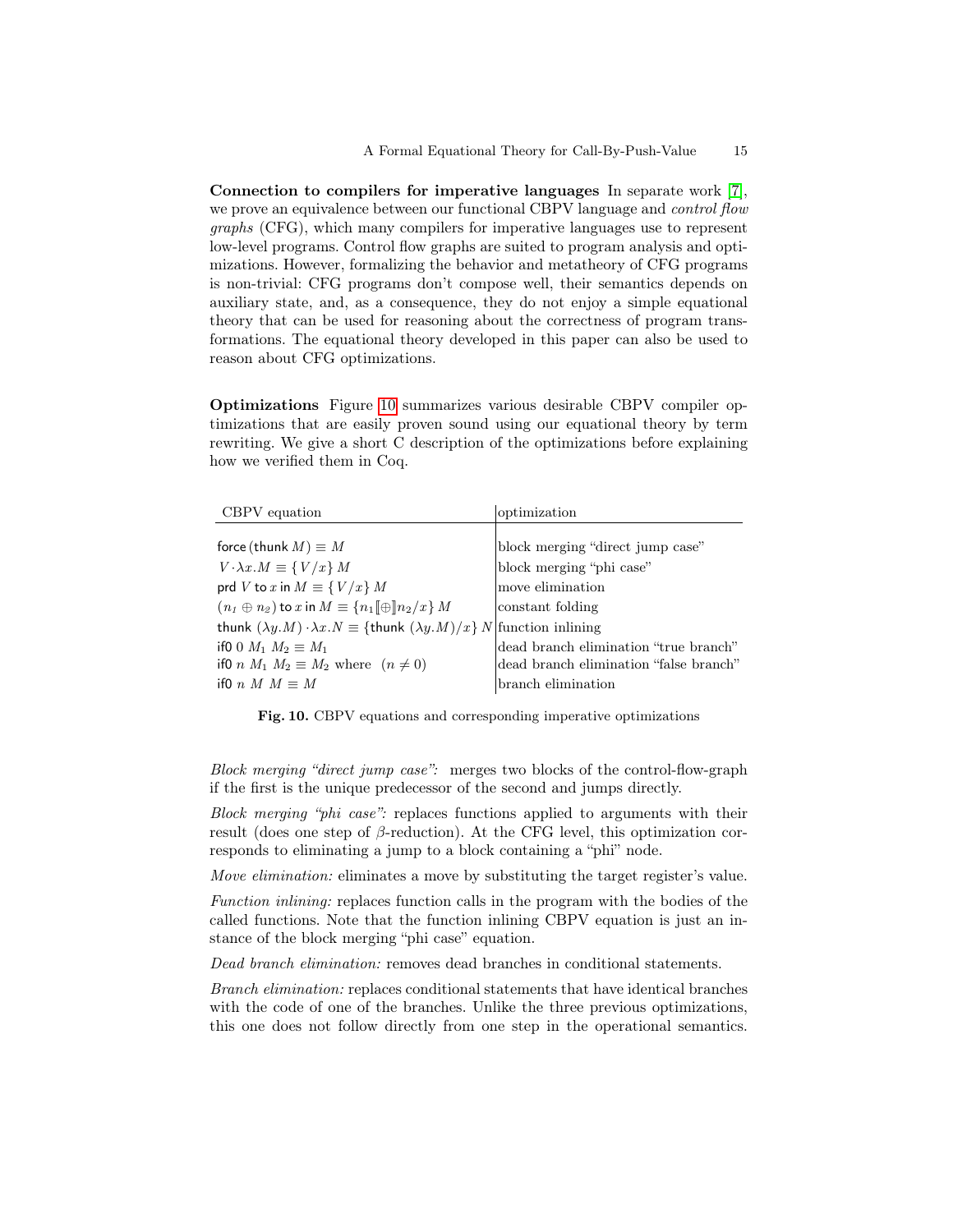However, it still falls in our equational theory and it was easy to verify it using an additional case analysis on  $n$  in the proof.

Proof technique We define a function mk-cmp that takes an optimization function  $f : Term \rightarrow Term$  and a program M and returns an optimized program  $M'$  where the optimization function f has been applied recursively throughout the program (first on all subprograms then again recursively on the result). The equations in Figure [10](#page-14-0) are examples of such functions  $f$ . Given the term on the left-hand side of the equation as input,  $f$  returns the right-hand side; given any other term,  $f$  acts as the identity. Applying  $mk$ -cmp to these functions applies them throughout the program repeatedly and results in the actual optimizations that we verify.

We first prove two general theorems about mk-cmp, one about preserving wellformedness and the other about preserving soundness.

Theorem 12. mk-cmp preserves wellformedness

$$
\forall f S M : (\forall S' N : \text{wf}_{S'} N \rightarrow \text{wf}_{S'} (f N)) \rightarrow
$$
  

$$
\text{wf}_{S} M \rightarrow \text{wf}_{S} (\text{mk-cmp } f M)
$$

This theorem intuitively states that if  $f$  preserves wellformedness then so does mk-cmp f.

<span id="page-15-0"></span>Theorem 13. mk-cmp preserves soundness

$$
\forall f S M : (\forall S' N : \text{wf}_{S'} N \rightarrow \text{wf}_{S'} (f N)) \rightarrow
$$

$$
(\forall S' N : \text{wf}_{S'} N \rightarrow N \equiv (f N)) \rightarrow
$$

$$
\text{wf}_{S} M \rightarrow M \equiv (\text{mk-cmp } f M)
$$

This theorem states that if  $f$  preserves wellformedness and is sound then mk-cmp  $f$ is also sound.

<span id="page-15-1"></span>Corollary 1. mk-cmp preserves soundness using the CBPV equational theory

$$
\begin{aligned} \forall f\, S\, M: (\forall\, S'\, N: \text{wf}_{S'}\ N \rightarrow \text{wf}_{S'}\ (f\, N)) \rightarrow \\ (\forall\, S'\, N: \text{wf}_{S'}\ N \rightarrow N \Leftrightarrow_{S'} (f\, N)) \rightarrow \\ \text{wf}_{S}\ M \,\, \rightarrow \,\, M \equiv (\text{mk-cmp}\, f\, M) \end{aligned}
$$

This corollary states that if  $f$  preserves wellformedness and is included in the CBPV equational theory, then  $mk$ -cmp  $f$  is sound. This corollary follows directly from Theorem [13](#page-15-0) along with the fact that the equational theory is sound (Theorem [11\)](#page-13-5).

The proof structure for the optimizations  $mk$ -cmp f, where f is any of the eight optimizations described in Figure [10,](#page-14-0) proceeds as follows: First, we prove that  $f$  preserves wellformedness:

$$
\forall S \, M : \textsf{wf}_S \; M \to \textsf{wf}_S \, (f \, M).
$$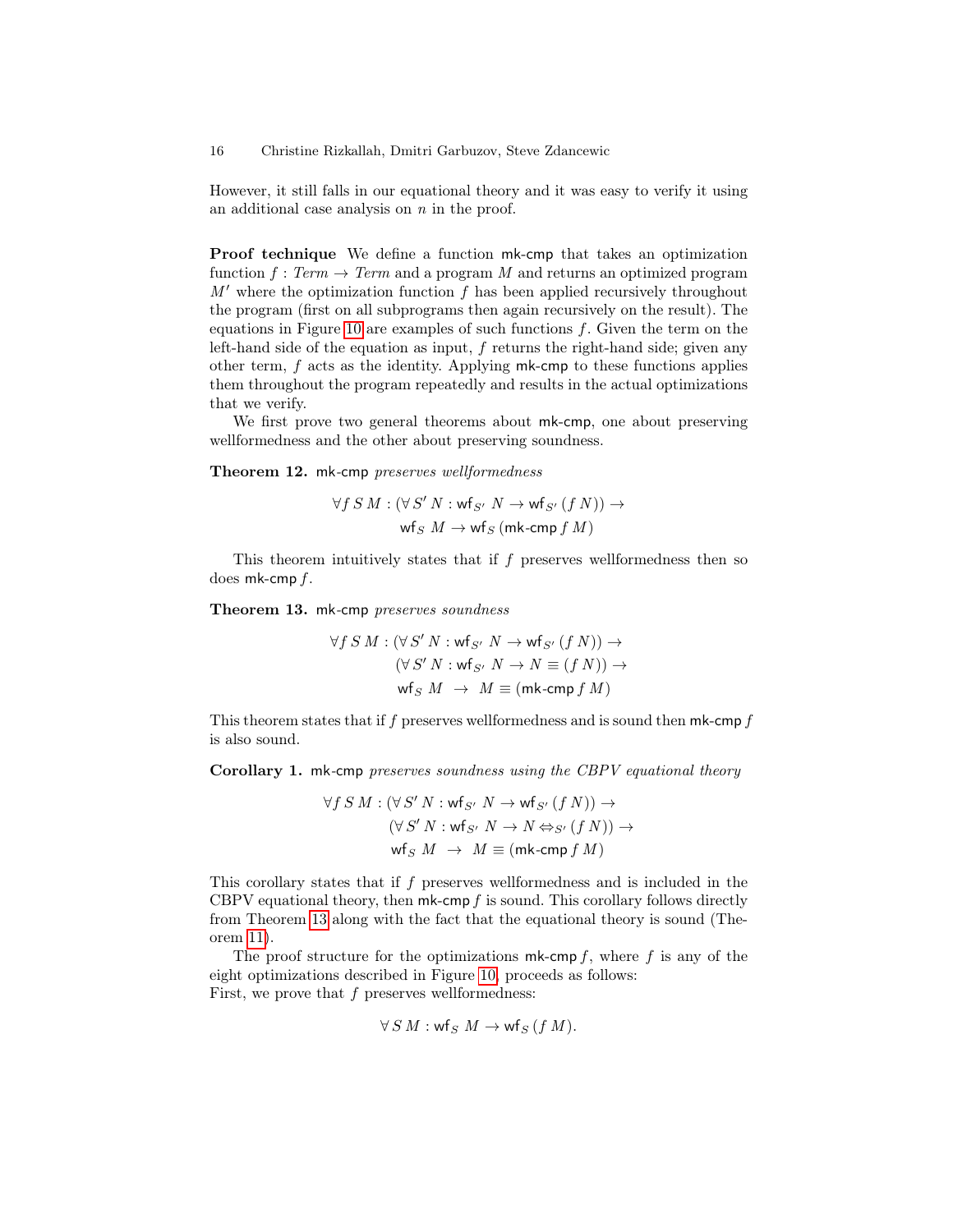Then, we prove that the equational theory includes  $f$ :

$$
\forall S M: \text{wf}_S M \to M \Leftrightarrow_S (f M).
$$

Finally, using the mk-cmp corollary (Corollary [1\)](#page-15-1) along with these results we can conclude that the optimization is correct:

 $\forall S M : \text{wf}_S M \rightarrow M \equiv (\text{mk-cmp } f M).$ 

Our CBPV equational theory made it simple to prove all these optimizations correct in Coq with a minimal amount of effort. This demonstrates the power of our approach in reducing the cost of verifying compiler optimizations. The same approach will similarly facilitate reasoning about more complex optimizations.

# 5 Conclusion and future work

We developed a sound equational theory for a variant of Levy's low-level CBPV language and showed how it makes verifying several typical optimizations trivial. For the sake of explaining and comparing our proof method, we also applied it to the pure untyped CBV  $\lambda$ -calculus. Similar to prior work on proving equivalences using  $\mathcal N$  we did not target completeness (w.r.t contextual equivalence). We rather focused on sound reasoning techniques that are ideal for verified compilers.

The adequacy of reduction, that we rely on in our soundness proof, can alternatively be derived from the Standardization Theorem for  $\lambda$ -calculus [\[18](#page-17-11)[,5\]](#page-16-4), which states that there is a "standard" reduction sequence for any multi-step reduction [\[3\]](#page-16-5). Takahashi gave a simple proof of the Standardization Theorem for call-by-name [\[18\]](#page-17-11) and Crary adapted and formalized her proof for call-byvalue [\[5\]](#page-16-4). We plan to investigate whether adapting and scaling this proof method to our CBPV language, which allows mutual recursion, provides a simpler proof than using  $\mathcal N$ .

# References

- <span id="page-16-1"></span>1. Abramsky, S.: The lazy  $\lambda$ - calculus. In: Research topics in functional programming, pp. 65–116. Addison Wesley (1990)
- <span id="page-16-2"></span>2. Abramsky, S., Ong, C.H.L.: Full abstraction in the lazy lambda calculus. Information and Computation 105(2), 159–267 (1993)
- <span id="page-16-5"></span>3. Barendregt, H.: The Lambda Calculus: Its Syntax and Semantics. Studies in Logic and the Foundations of Mathematics, Elsevier Science (2013)
- <span id="page-16-0"></span>4. Biernacki, D., Lenglet, S., Polesiuk, P.: Proving soundness of extensional normalform bisimilarities. In: Mathematical Foundations of Program Semantics (MFPS). Electronic Notes in Theoretical Computer Science (2017)
- <span id="page-16-4"></span>5. Crary, K.: A simple proof of call-by-value standardization. Technical Report CMU-CS-09-137, Carnegie Mellon University (2009), [https://www.cs.cmu.edu/~crary/](https://www.cs.cmu.edu/~crary/papers/2009/standard.pdf) [papers/2009/standard.pdf](https://www.cs.cmu.edu/~crary/papers/2009/standard.pdf)
- <span id="page-16-3"></span>6. Downen, P., Maurer, L., Ariola, Z.M., Jones, S.P.: Sequent calculus as a compiler intermediate language. In: Proceedings of the Sixth ACM SIGPLAN International Conference on Functional Programming (ICFP). pp. 74–88 (2016)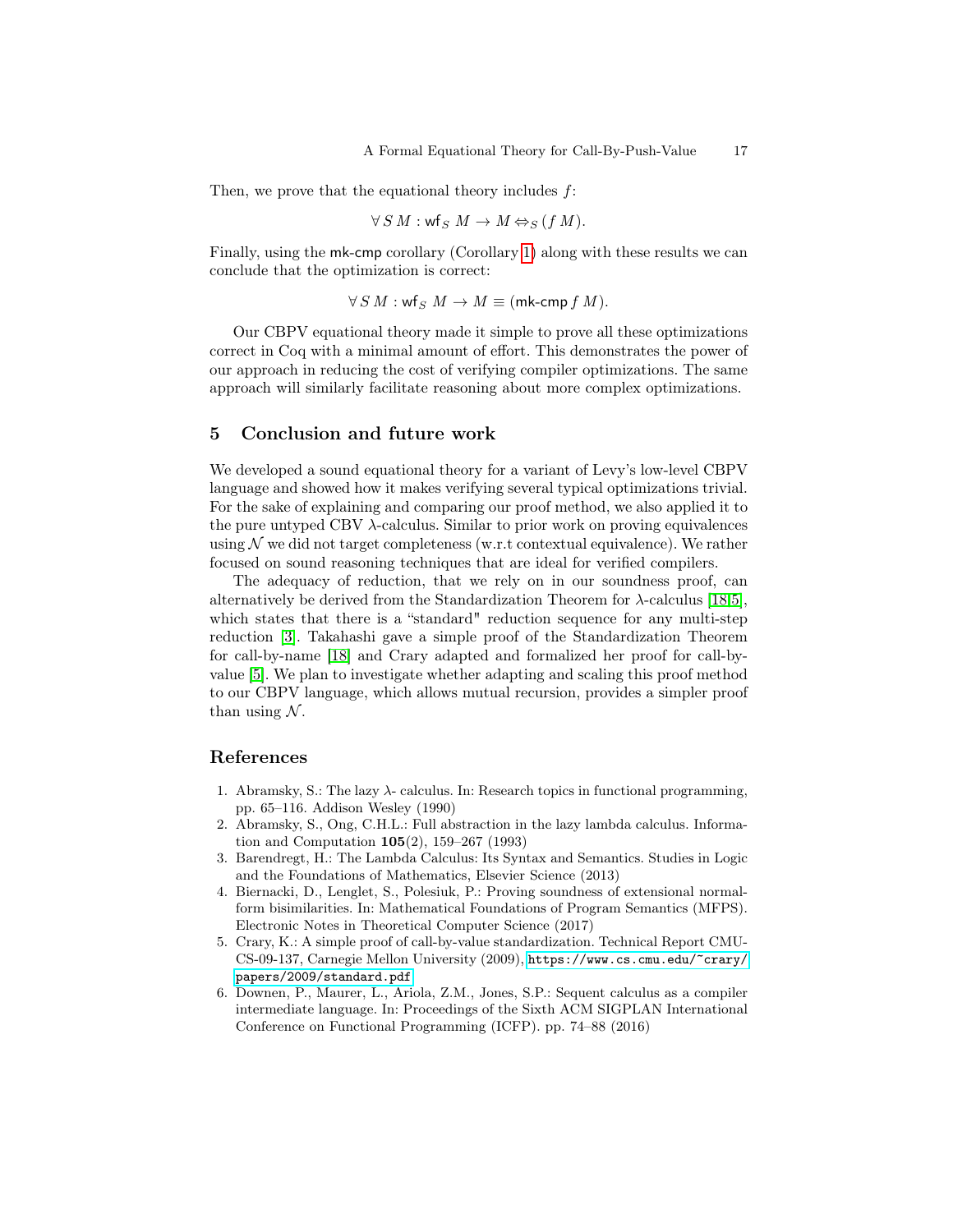- 18 Christine Rizkallah, Dmitri Garbuzov, Steve Zdancewic
- <span id="page-17-6"></span>7. Garbuzov, D., Mansky, W., Rizkallah, C., Zdancewic, S.: Structural operational semantics for control flow graph machines. CoRR abs/1805.05400 (2018), [http:](http://arxiv.org/abs/1805.05400) [//arxiv.org/abs/1805.05400](http://arxiv.org/abs/1805.05400)
- <span id="page-17-10"></span>8. Kumar, R., Myreen, M.O., Norrish, M., Owens, S.: Cakeml: A verified implementation of ml. In: Proceedings of the 41st ACM SIGPLAN-SIGACT Symposium on Principles of Programming Languages. pp. 179–191. POPL '14, ACM, New York, NY, USA (2014). [https://doi.org/10.1145/2535838.2535841,](https://doi.org/10.1145/2535838.2535841) [http:](http://doi.acm.org/10.1145/2535838.2535841) [//doi.acm.org/10.1145/2535838.2535841](http://doi.acm.org/10.1145/2535838.2535841)
- <span id="page-17-3"></span>9. Lassen, S.B.: Bisimulation in untyped lambda calculus: Böhm trees and bisimulation up to context. Electronic Notes in Theoretical Computer Science 20, 346–374 (1999)
- <span id="page-17-4"></span>10. Lassen, S.B.: Eager Normal Form Bisimulation. In: 20th Annual IEEE Symposium on Logic in Computer Science (LICS' 05). pp. 345–354 (2005)
- <span id="page-17-9"></span>11. Leroy, X.: A formally verified compiler back-end. J. Autom. Reasoning 43(4), 363– 446 (2009).<https://doi.org/10.1007/s10817-009-9155-4>
- <span id="page-17-5"></span>12. Levy, P.B.: Call-by-push-value: A subsuming paradigm. In: Girard, J. (ed.) Typed Lambda Calculi and Applications, 4th International Conference, TLCA'99, L'Aquila, Italy, April 7-9, 1999, Proceedings. Lecture Notes in Computer Science, vol. 1581, pp. 228–242. Springer (1999)
- <span id="page-17-2"></span>13. Mason, I., Talcott, C.: Equivalence in functional languages with effects. Journal of functional programming  $1(3)$ , 287–327 (1991)
- <span id="page-17-7"></span>14. Maurer, L., Downen, P., Ariola, Z.M., Peyton Jones, S.: Compiling without continuations. In: Proceedings of the 38th ACM SIGPLAN Conference on Programming Language Design and Implementation. pp. 482–494. ACM (2017)
- <span id="page-17-0"></span>15. Morris, J.H.: Lambda Calculus Models of Programming Languages. Ph.D. thesis, Massachusets Institute of Technology (1968)
- <span id="page-17-8"></span>16. Rizkallah, C., Garbuzov, D., Zdancewic, S.: (2018), [http://www.cse.unsw.edu.](http://www.cse.unsw.edu.au/~crizkallah/publications/equational_theory_cbpv.tar.gz) [au/~crizkallah/publications/equational\\_theory\\_cbpv.tar.gz](http://www.cse.unsw.edu.au/~crizkallah/publications/equational_theory_cbpv.tar.gz), accompanying Coq formalization.
- <span id="page-17-1"></span>17. Sangiorgi, D., Kobayashi, N., Sumii, E.: Environmental bisimulations for higherorder languages. In: Logic in Computer Science, 2007. LICS 2007. 22nd Annual IEEE Symposium on. pp. 293–302. IEEE (2007)
- <span id="page-17-11"></span>18. Takahashi, M.: Parallel reductions in lambda-calculus. Inf. Comput. 118(1), 120– 127 (1995). [https://doi.org/10.1006/inco.1995.1057,](https://doi.org/10.1006/inco.1995.1057) [https://doi.org/10.1006/](https://doi.org/10.1006/inco.1995.1057) [inco.1995.1057](https://doi.org/10.1006/inco.1995.1057)